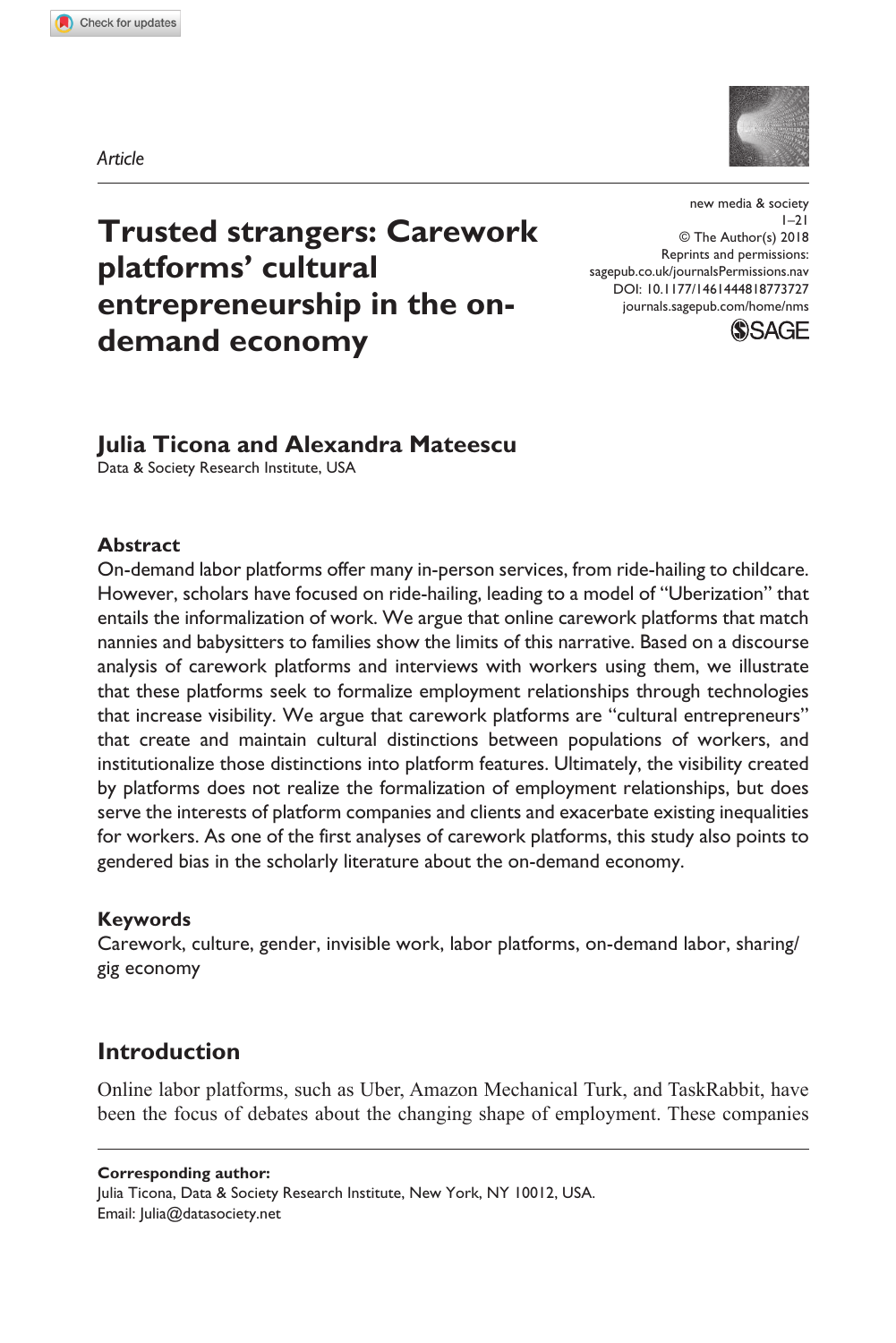claim to function as marketplaces that use algorithms to match entrepreneurial workers to consumers looking to purchase their goods and services. By doing so, they position themselves as intermediaries, matchmakers, or communications platforms, rather than as employers. Platform companies often frame their value by appealing to the democratizing potential of the Internet to connect people to entrepreneurial work (Gillespie, 2010). However, critics have pointed to the ways these multi-sided markets casualize employment and degrade working conditions (Cherry, 2016; Scholz, 2016; see also, Pasquale, 2016).

The issue of digitally mediated or "networked" labor has focused on the production of media and other creative products, through both waged and unwaged labor (Fish and Srinivasan, 2012; Terranova, 2000; Zhao, 2016), as well as low-status clerical work in the form of crowdsourced "cognitive piecework" (Gray et al., 2016; Irani, 2013). Studies of Uber and other task platforms consider similar dynamics in the realm of in-person services (Rosenblat and Stark, 2016; Schor, 2017). However, these analyses are based on platforms that are intervening into sectors of the economy where formal and relatively regulated employment is the norm, or where platforms are creating altogether new kinds of work.

In the past decade, labor platforms have started to offer domestic care services such as childcare and eldercare, sectors of work where workers have been formally excluded from many official protections, where informal and unregulated conditions prevail, and where management takes place behind the closed doors of private homes. As businesses utilize platforms to offer domestic services, it is necessary to reexamine the role of platforms in labor markets. Focusing on childcare, this article will address this gap through an analysis of carework platforms—including [Care.com](http://Care.com), UrbanSitter, and SitterCity that have created multi-sided markets for childcare services.

We find that, in contrast to the "Uberization" narrative (Scholz, 2016), carework platforms have attempted to formalize aspects of the hiring process and employment relationship. Through the education of clients and workers and the use of payment interfaces, carework platforms urge more formal standards by equating professionalism with visibility to formal institutions, such as through IRS (Internal Revenue Service) registration and tax compliance. We argue that these efforts are a form of "cultural entrepreneurship" that frame careworkers found through their services as safer, as opposed to through more traditional and informal networks. However, these efforts toward formalization are mainly aspirational, as interviews with workers highlight the ways that, in practice, platforms permit a wide variety of employment relationships and do not require this type of institutional visibility. Carework platforms do indeed create visibility, but it is a highly individualized visibility that serves to make workers more visible to potential clients and the platforms themselves, and exacerbates existing inequalities for workers. These findings point to the importance of context-specific analyses of labor platforms, which account for the type of work and for grounding empirical analysis of platform work in the dynamics of existing labor markets. Finally, as one of the first empirical analyses of online carework platforms, this study also points to a gendered bias in both scholarship and public attention about on-demand labor, as male-dominated Uber has become metonymic of this economic sector to the neglect of the larger, but less controversial, carework platforms where women make up the vast majority of the workforce.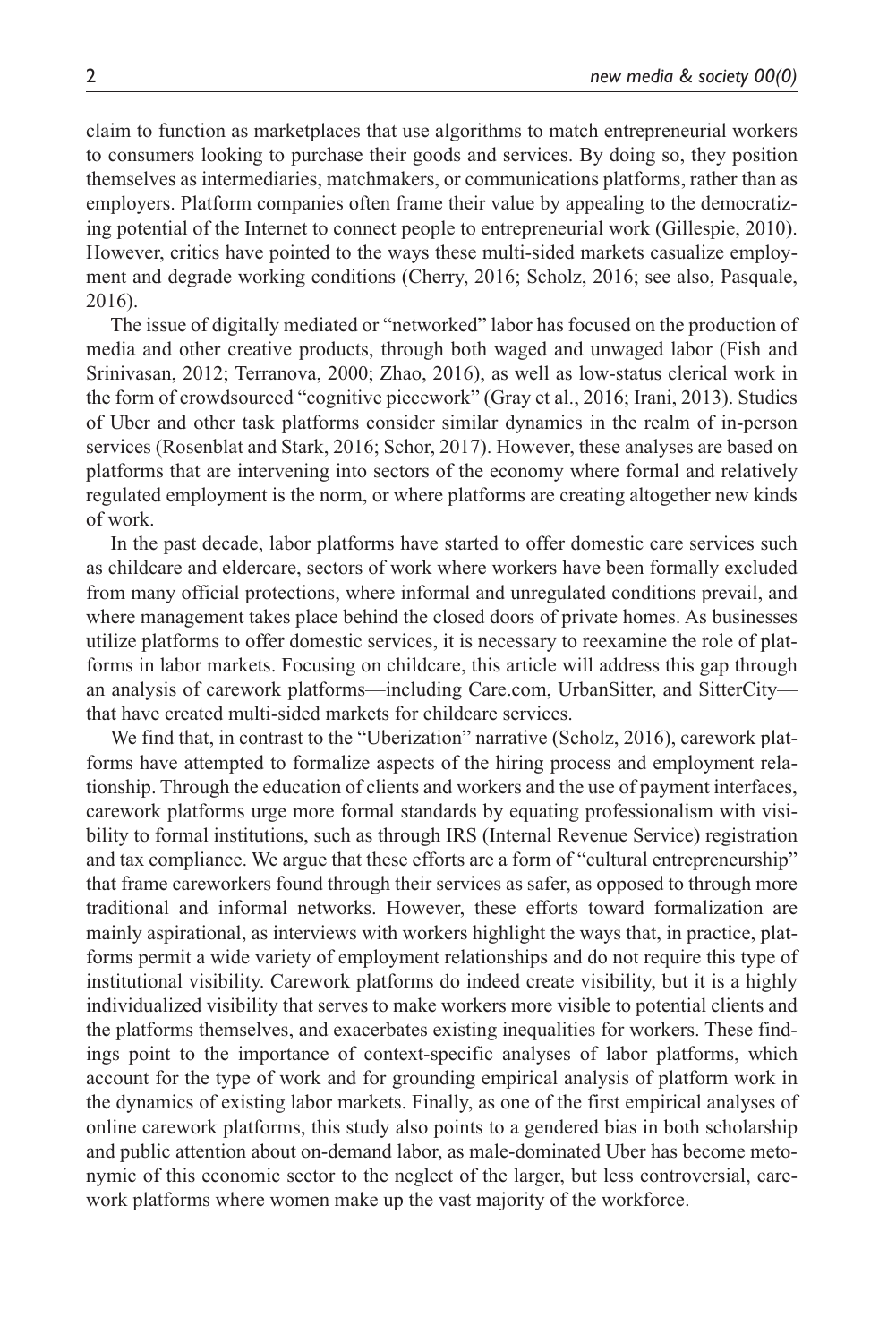## **Literature**

#### *Carework and online labor marketplaces*

Over the past 45years, the United States and other post-industrial nations have faced dual care crises, one facilitated by women's move into the paid labor force and the other by increased life-spans among the Baby Boomer generation. These crises have created a rising demand for careworkers and health para-professionals such as personal care and home health aides, whose occupations are among the fastest growing in the United States (Bureau of Labor Force Statistics, 2017). Online carework platforms have stepped into this breach in the form of marketplaces for direct care, with the broad national coverage that smaller agencies and informal networks cannot provide.

Careworkers are employed within a largely unregulated "gray" economy, facing a litany of labor market challenges, such as low wages (England et al., 2002), discrimination, and political disenfranchisement resulting from informal working arrangements (Glenn, 2000). The domestic workforce is also dominated by immigrant women, with estimates ranging between 35 and 47% of whom are living in the United States without legal documentation (National Domestic Workers Alliance, 2012: 12, 41). Domestic workers were intentionally excluded from many key federal labor protections, such as the National Labor Relations Act and the Fair Labor Standards Act. A large proportion of careworkers are, moreover, paid "off the books" with as many as 74% of US households that hire careworkers evading proper tax registration (Haskins, 2010: 124). Working conditions are largely governed by interpersonal negotiation, caught "in limbo between the law of the market and the law of the family," wherein clients hold significant power over employment relationships (Schoenbaum, 2016: 1). This relationship is sometimes codified in a "nanny contract," a document often drafted by clients that delineates agreedupon rules regarding work hours, salary, overtime pay, benefits, and day-to-day work duties. However, adherence to contracts tends to break down over time (National Domestic Workers Alliance, 2012: 25).

While a small percentage of families employ full-time childcare workers, referred to in this article as "nannies," most families rely on a combination of paid and unpaid care, including daycare, unpaid care by a family member, and flexible and part-time in-home careworkers referred to as "babysitters" (Schulte and Durana, 2016: 45).1 Outside of word-of-mouth referrals, job boards like Craigslist, and community-based forums and email lists, nanny agencies have traditionally played the role of labor brokers in direct childcare services, facilitating job matching and placement, contract negotiation, and payroll. However, the added costs for these services have limited their scale and scope to address demand.

Within this patchwork environment, large online platforms have created pools of careworkers at a significantly greater scale. [Care.com](http://Care.com) launched in 2006 has been described as an "[Amazon.com](http://Amazon.com) for caregivers" (Farrell, 2014). As of 2017, the site had more than 9.2 million registered worker profiles in the United States and \$162 million in revenue [\(Care.com,](http://Care.com) 2017). These platforms resemble online job boards in that employers place job listings and members contact each other and negotiate the terms of employment. However, in other ways, carework platforms have embraced features of the "ondemand" economy, such as incentivizing worker flexibility and responsiveness. They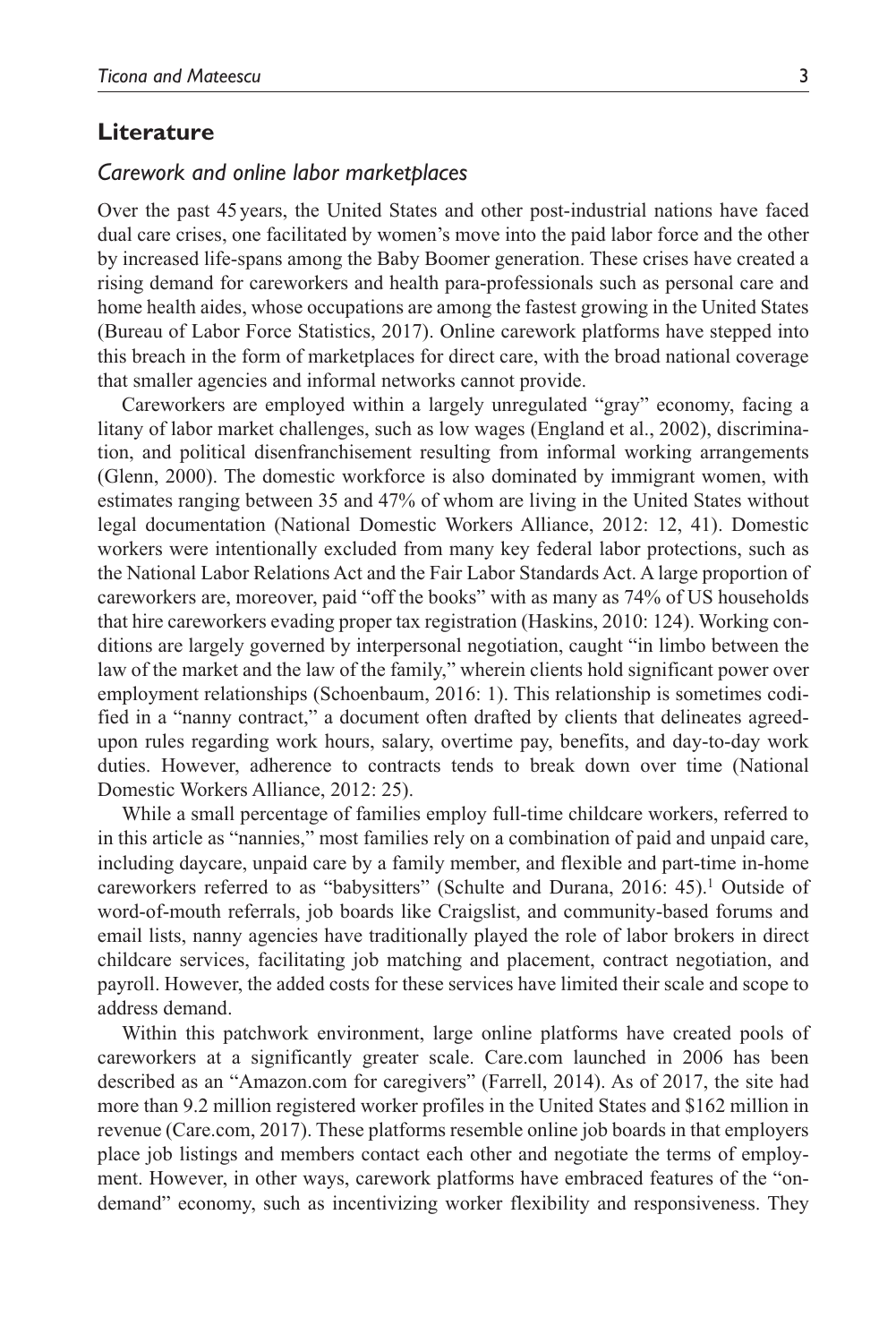also provide infrastructure beyond the point of job matching and hiring, such as payment interfaces, contract templates, and tax tools.

Paid domestic work is often cited as a quintessential example of "invisible work," due to its social devaluation, low pay, and legal disenfranchisement, among other factors (Rollins, 1996). However, as Hatton (2017) points out, the invisibility of certain types of work is not inevitable, but the result of social mechanisms that obscure the bodies, labor, and physical contexts of work. Others have pointed to new digital technologies of work, such as labor platforms, as yet another mechanism creating conditions wherein labor is invisible (Cherry, 2016; Irani, 2013). However, digital technologies also serve as conduits for surveillance that make domestic workers visible in new ways (Brown, 2011). There is little research that examines how platforms are intervening in the visibility of paid carework and shaping the ways that careworkers themselves navigate these complex politics. Given the increasing importance of carework within the labor market, its unique history and current state of mixed regulation, this is an understudied area.

## *Platform labor and the casualization of work*

Many labor platforms have been criticized by scholars and labor organizations for exploiting workers, avoiding responsibilities for providing benefits and job security, and evading industry regulation (International Labour Office [ILO], 2016; Scholz, 2016). In addition to other macro-socioeconomic forces, the gig or on-demand economy has been linked to the demise of the "standard employment relationship," pushing labor markets deeper into the casualization and informalization of work (Cherry and Aloisi, 2017; Van Doorn, 2017). These processes refer to the movement of formerly full-time, year-round employment under a single employer to part-time, temporary, and other forms of nonstandard work (Kalleberg, 2009). Uber, a company that has become metonymic of the gig economy, has contributed to these shifts within the taxi industry.

Uber's interventions have achieved more than a reconfiguration of employment relationships. Calo and Rosenblat (2017) argue that Uber is aiming at a much farther-reaching cultural project, one that aims to redefine the categories of workers and consumers to a single category of users, therefore avoiding the regulatory obligations that define those relationships. In a similar vein, Irani (2013: 16, 18) observes that Amazon's Mechanical Turk reinscribes distinctions between "high technology" work which is highly valued and collaborative and low-status, invisible "infrastructural work" done by lone Turkers. Both of these analyses point out that labor platforms are strategically redefining and reinforcing cultural categories used to think about work. Gillespie (2010: 348) points out that, in calling themselves "platforms," content creation and curation intermediaries like YouTube do both political and discursive work to define a "regulatory sweet spot" and construct a narrative about themselves that aids in public sense-making. In this way, labor platforms have acted as "cultural entrepreneurs," meaning that they not only use symbolic "boundary work" to create new categories and reinforce old ones but they also institutionalize these distinctions by building them into technical structures and user interfaces (Dimaggio, 1982; Lamont, 2000, respectively, see also, Hatton, 2015). We argue that, while all ondemand labor platforms may share ambitions to be "cultural entrepreneurs" in re-shaping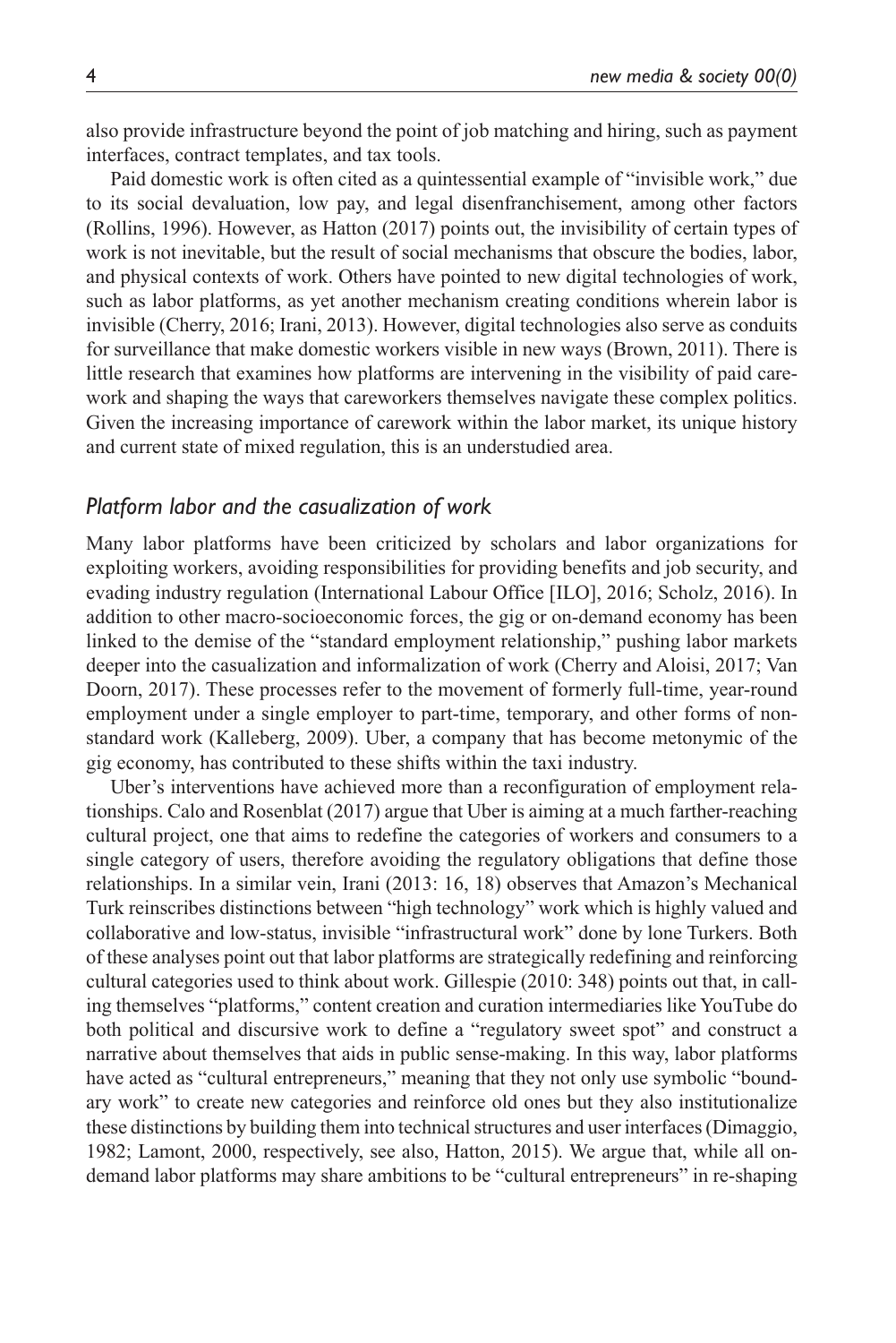their particular markets, the particular type of work that companies seek to redefine matters to the types of boundaries they draw, the ways they seek to institutionalize these boundaries into their platforms, and the effects of these efforts on workers.

## *Reputation, reviews, and the construction of trust*

Labor platforms facilitate "trust" between strangers in order to enable exchanges of services for pay. Indeed, reputation and trust were touted as the "currency" of the gig economy by its early proponents (Tanz, 2014). The major way on-demand companies have tackled this challenge is by creating reputation systems that solicit clients and workers for reviews of one another after a job is completed. Rating systems are therefore important to workers, because "the processes by which reputation is calculated and displayed affect market outcomes" (Irani and Silberman, 2016: 508).

Ensuring consumer safety places high stakes on the measurement of quality and reliability of services within labor platforms. Since their inception, fears about the proper vetting of on-demand workers have shaped public perceptions about the safety of online services. However, childcare is arguably even more fraught with fear around the risks of seeking services from strangers online. [Care.com](http://Care.com), for example, has faced several law suits from parents who have been victimized by workers they hired through the site. Individual incidents damage the general public trust, which is further cemented through negative press coverage and parenting blogs. From the perspective of carework platform companies, the high stakes of safety and the intimacy of carework have made trust a valuable, yet volatile commodity in different ways from other on-demand labor platforms, warranting empirical investigation.

By design, ranking and rating systems are "reactive," meaning they do not simply count and rank things, but actively intervene in shaping people's behaviors by creating or reinforcing the categories used to evaluate people, goods, and services (Espeland and Stevens, 2008). While reputation systems have been used to facilitate interpersonal trust and enable transactions between strangers since early e-commerce marketplaces (Kollock, 1999), the ways these systems have been deployed in labor platforms mark a distinct application. Like early reputation systems, they allow consumers to more accurately assess the quality of services, provide feedback that allows companies to exclude problematic participants, and feed into algorithmic matching of consumers and sellers, with higher-rated sellers being more visible to prospective consumers. In these ways, they facilitate the management of risks by clients and platform companies. However, this study finds that carework platforms do not allow workers to use these same systems to review their interactions with clients, prioritizing the ability of clients and platform companies to manage their risks and trust workers, but neglecting workers' ability to do the same. In this way, labor platform reputation systems are an extension of the data-driven actuarial techniques used across an increasing number of institutions, such as police departments and welfare agencies, that use technologies to focus an increasingly bright light on the activities of some populations in ways that amplify disadvantage for them while shielding themselves from risk (Brayne, 2017; Eubanks, 2018).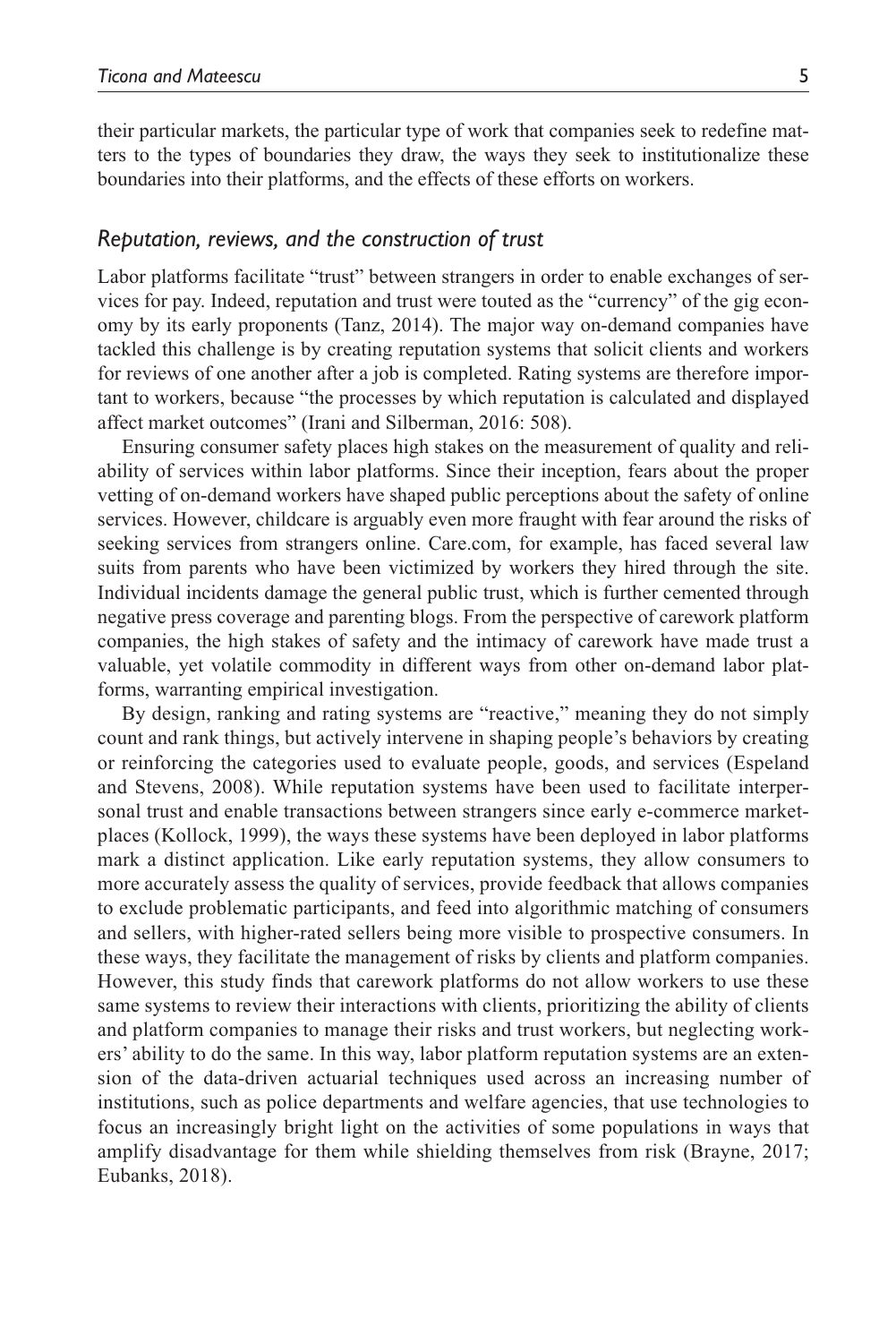| Company     | Type                                  | Description                                                                                                                                                                                                                                                                                                                                 |  |
|-------------|---------------------------------------|---------------------------------------------------------------------------------------------------------------------------------------------------------------------------------------------------------------------------------------------------------------------------------------------------------------------------------------------|--|
| Care.com    | Public corporation.<br>Founded: 2006. | Types of services: Online marketplace and mobile app<br>for carework including childcare (in-home and centers);<br>tutoring; special needs, senior, pet care; housekeeping.<br>Size: 9.2 million US registered workers (11 million global).<br>Membership model: Freemium membership for clients and<br>careworkers.                        |  |
| UrbanSitter | Private company.<br>Founded: 2010.    | Types of services: Online marketplace and on-demand<br>mobile app for childcare.<br>Size: Available in more than 60 cities (in the United<br>States); more than 160,000 careworkers.<br>Membership model: Freemium membership for clients and<br>careworkers.                                                                               |  |
| SitterCity  | Private company.<br>Founded: 2001.    | Types of services: Online marketplace and on-demand<br>mobile app for carework including in-home childcare, and<br>pet, senior, special needs care.<br>Size: Available in more than 25 cities (the United States);<br>more than 2 million careworkers (Rao, 2011).<br>Membership model: Freemium membership for clients and<br>careworkers. |  |

**Table 1.** On-demand care platforms.

Descriptive information about carework platform, company, size, and membership. All information is from companies' own reports and websites, except as noted by alternative citation.

*Data and methods.* In this research, we undertook an in-depth content analysis of material from carework platforms, including marketing and recruitment materials, app- and web-based platforms, public statements, and other company produced discourse. These materials were aimed at both the clients and careworkers, and were coded according to a grounded theory approach (Charmaz, 2006). Drawing on research about the Uber platform (including Rosenblat and Stark, 2016), we identified the ways that carework platforms narrated their role in the worker–client relationship, and described the value of their technologies for workers and clients. After a round of open-coding, we identified several salient themes, including the formalization of employer relationships and technical features designed to make workers visible to clients.

We also drew on in-depth interviews with 43 careworkers in New York City, Atlanta, and Washington, DC, who regularly seek work through these platforms. In October 2016, we focused our analysis on the three platforms that were the most widely used among interviewed careworkers, including [Care.com](http://Care.com), UrbanSitter, and SitterCity (see Tables 1 and 2). Interviewees were recruited through local nanny agencies, Craigslist, email lists, and local occupationally focused Facebook groups. Interviews were conducted in person and via Skype by the authors and lasted between 45 and 120minutes. Interviewees received their choice of \$20 in cash or an equivalent giftcard to [Amazon.](http://Amazon.com) [com.](http://Amazon.com) Interviewees were asked questions derived from the initial analysis of carework platforms, as well as general questions about their relationships with clients they met through platforms. From the analysis of platform materials, we identified key moments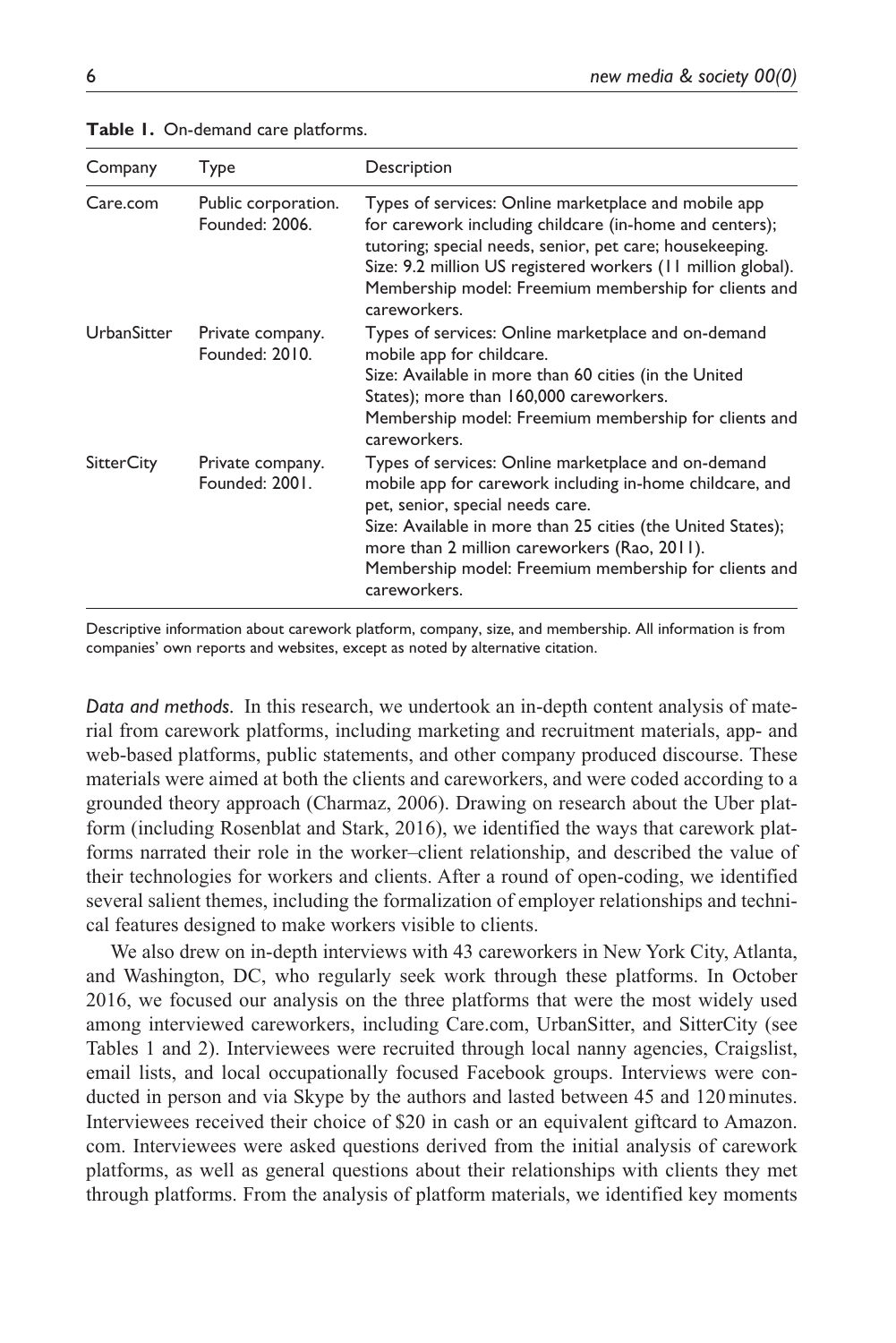| Selected Demographic Characteristics | Number of Participants |  |
|--------------------------------------|------------------------|--|
| Age                                  |                        |  |
| $18 - 24$                            | $\overline{13}$        |  |
| $25 - 34$                            | 21                     |  |
| $35 - 44$                            | 5                      |  |
| $44 - 54$                            | 4                      |  |
| $55 - 64$                            | 0                      |  |
| $64+$                                | 0                      |  |
| Gender                               |                        |  |
| Female                               | 42                     |  |
| Male                                 | ı                      |  |
| Other                                | 0                      |  |
| Race                                 |                        |  |
| <b>Black</b>                         | 18                     |  |
| White                                | $\overline{14}$        |  |
| Hispanic/Latino                      | 5                      |  |
| Asian                                | ı                      |  |
| American Indian                      | 0                      |  |
| Multiracial                          | 3                      |  |
| Other                                | $\overline{2}$         |  |
| Immigration                          |                        |  |
| US-born                              | 37                     |  |
| Foreign-born                         | 6                      |  |

**Table 2.** Interview participants—survey (43 total).

in which platforms mediated the relationship between workers and clients: sign-up and profile creation, applying for jobs, communicating with prospective families, and interacting with ratings systems, and asked interviewees about their experiences with each of these moments. Within these experiences, we asked follow-up questions probing for their experiences of formal and informal work, and their experiences of visibility through platforms. When interviewees volunteered to show us their profiles or messages they received from platforms, we asked them to send screen shots. Interviewees also filled out a brief demographic survey. Interviews were recorded, with permission, and transcribed. Transcriptions were coded, in an iterative process along with platform materials, according to methods of content analysis (Corbin, 2007).

# **Findings**

## *Facilitating institutional visibility*

While carework has often been traditionally performed "off the books," carework platforms actively encourage workers' visibility to institutions such as the IRS. Each carework platform provides tools for documenting employment, including online payment interfaces, contract templates, and guidelines for employers about complying with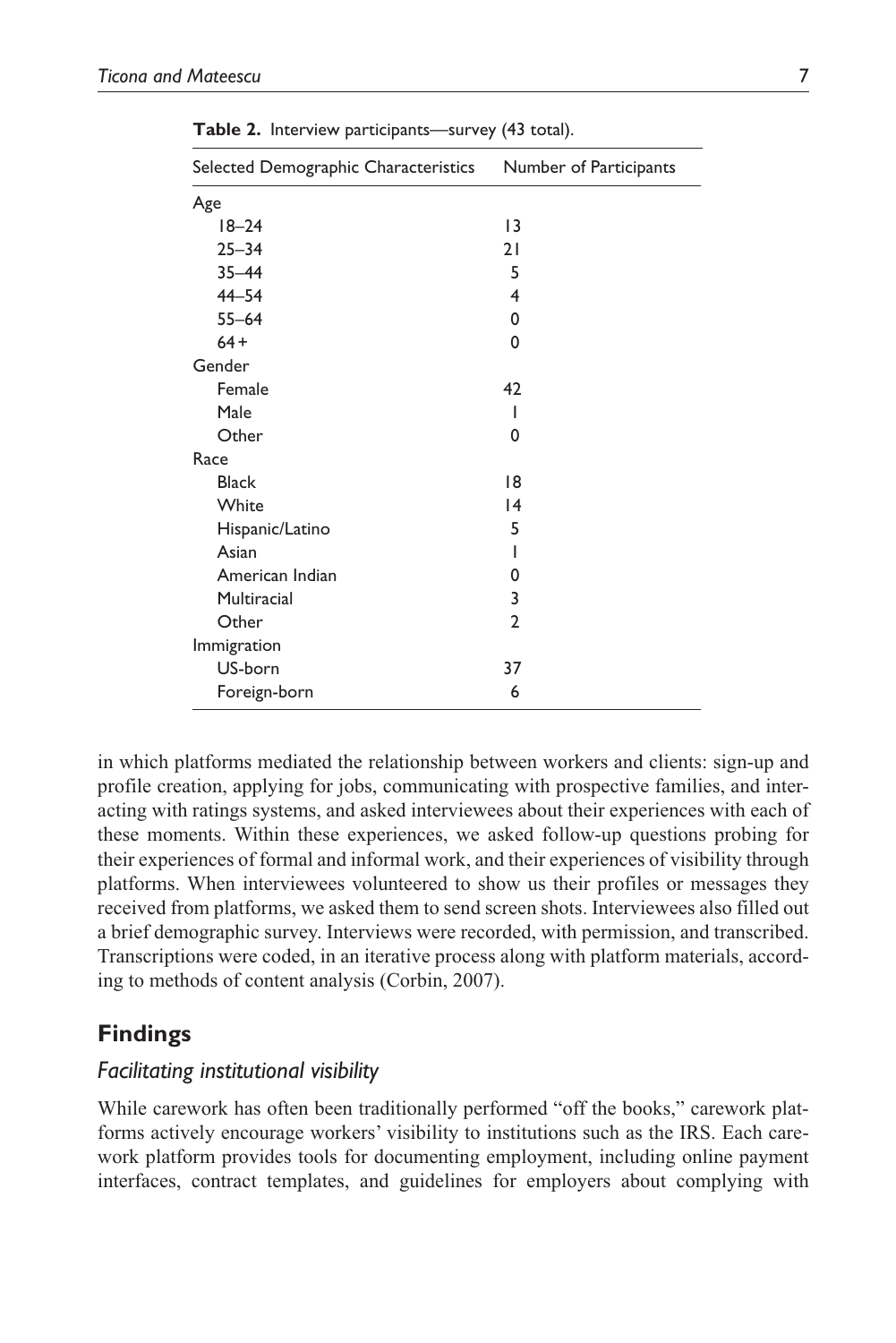| <b>Confirm Payment</b>                                |                                                                                                                                                                                  |  |  |
|-------------------------------------------------------|----------------------------------------------------------------------------------------------------------------------------------------------------------------------------------|--|--|
| Laura has confirmed the hours below.                  |                                                                                                                                                                                  |  |  |
| Confirmed hours: Tuesday, Dec 08.<br>6:00pm - 10:00pm | Change Hours                                                                                                                                                                     |  |  |
| <b>Payment Details</b>                                |                                                                                                                                                                                  |  |  |
| Services<br>4 hours at \$13 per hour                  | \$52.00                                                                                                                                                                          |  |  |
| Tip (optional)                                        | $\ddot{\phantom{1}3}$<br>$\circ$                                                                                                                                                 |  |  |
| Subtotal                                              | \$52,00                                                                                                                                                                          |  |  |
| Credit or Discount                                    | \$52.00                                                                                                                                                                          |  |  |
| Total                                                 | \$0.00                                                                                                                                                                           |  |  |
| Message (optional)                                    |                                                                                                                                                                                  |  |  |
|                                                       |                                                                                                                                                                                  |  |  |
|                                                       | Cancel<br><b>Send Payment</b>                                                                                                                                                    |  |  |
|                                                       | Please double-check the payment details before submitting, as all fees and charges are<br>nemaßmästle. Eyou disagree with the hours blied, please contact support@urbansfor.com. |  |  |

**Figure 1.** Payment confirmation on UrbanSitter.

federal and state labor laws. The platforms also provide integrated payment interfaces to reduce the presumed inconveniences associated with paying by cash or check. In the UrbanSitter application, parents receive a summary of hours, rate, and amount due, and can pay their careworkers directly by credit card. Although framed from the standpoint of efficiency and convenience for the client, providing a receipt (see Figure 1) also formalizes the commodification of care as a service and further distances it from its origins in the informal economy.

Importantly, the option of digital payment not only creates documentation of wages but also pushes users to report careworkers' income to the IRS. [Care.com](http://Care.com)'s "HomePay" system does not only provide a payment interface but a "comprehensive resource for busy families dealing with household payroll … to minimize risk, maximize tax breaks, eliminate mountains of paperwork …" HomePay requires that families register as household employers, an IRS distinction that requires them to pay state and federal employment taxes. The HomePay service handles pay, generates paystubs, and withholds required taxes. However, [Care.com](http://Care.com) does not require the use of HomePay.

In addition, these platforms attempt to shape clients' understanding of their household as small businesses. An introductory video to HomePay describes, "No parent goes it alone. Just like a business has a payroll and an HR [Human Resources] department, you have [Care.com](http://Care.com) HomePay ..." UrbanSitter similarly compares parents to a "hiring manager looking to benefit their company with the right personnel" (Holzschuh, n.d.). By comparing clients to businesses with the resources to formally account for their employees and also encouraging the home employer tax classification, care platforms are actively attempting to formalize the purchase of carework.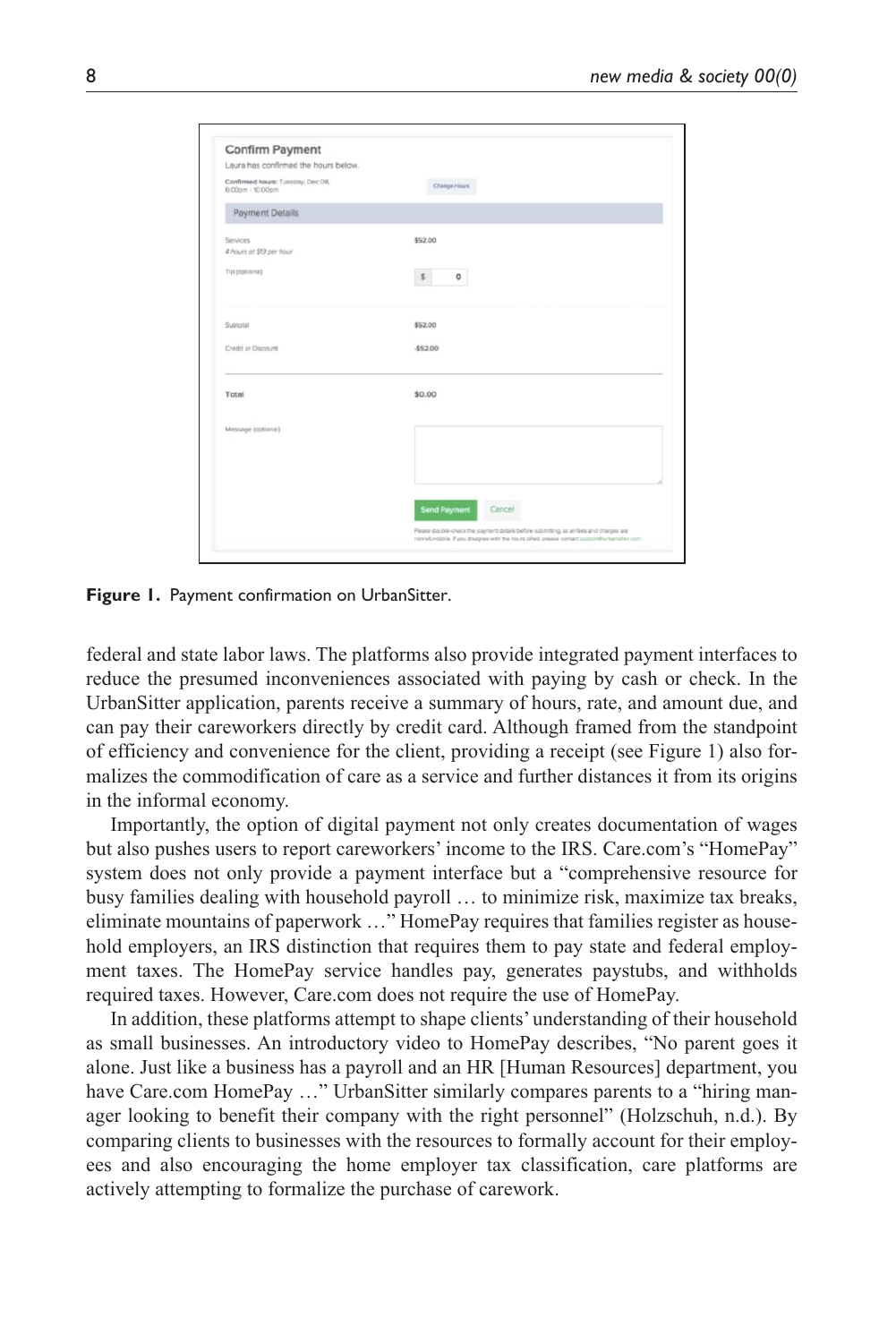In addition to documenting hours and wages, carework platforms also position themselves as educators that guide parents toward an ideal employment relationship that is contractually documented. In 2015, [Care.c](http://Care.com) partnered with the National Domestic Workers Alliance, a domestic worker advocacy organization, and Hand-in-Hand, a domestic employer organization, to create the "Fair Care Pledge," which encourages domestic employers to adhere to fair employment practices. The pledge comprises a questionnaire about employers' current practices, including questions about whether they provide costof-living adjustments, reimbursements for daily expenses, and severance pay (Hand in Hand, n.d.). If the parent chooses "no," they are informed about the relevant labor laws or directed to a webpage with additional tools.

Carework platforms frame the decision to go "off the books" by failing to report income as risky for both parents and careworkers. Materials produced by and published on platform-hosted blogs warn that this is a risky decision for careworkers, and may have consequences for their access to car loans or mortgages which typically require documented employment history. SitterCity frames their payment system, SurePayroll, as mutually beneficial for both parents and careworkers, including the ability of careworkers to build a documented employment history in order to receive unemployment, Social Security, and Medicare benefits [\(Sittercity.com,](http://Sittercity.com) 2014). [Care.com](http://Care.com) cautions workers that "[i]f your employment is not documented, it is as if you do not work," adding that "[p] art of being a professional is being paid legally rather than under the table" (Breedlove, n.d.). All platforms cautioned parents to verify that their hired careworker is legally eligible to work in the United States, specifically by filling out an I-9 form from the US Citizenship and Immigration Services, and requesting that careworkers provide proof of their employment authorization (see Yosuico, n.d.).

Formal employment is a "surveilling institution," in that employers are legally required to keep a variety of "detailed formal records" about their employees in the normal course of business (Brayne, 2014: 368). This type of formal surveillance is, in large part, what distinguishes formal from informal work arrangements. Certainly, workers with both formal and informal arrangements are subject to many forms of personal surveillance in the course of their work; however, formal documentation of identification and wages is what often legally distinguishes formal from informal work. In this way, the formalization of work entails the creation of new types of visibility between workers and their employers. While carework platforms have built various kinds of visibility into the technical features of their platforms, as described in the previous section, as intermediaries (and not employers) in this labor market they have few incentives to ensure that the relationships that they broker actually conform to the requirements of formal employment in practice.

In our interviews, we found that careworkers were strongly aware of platforms' low liability to enforce fair employment relationships. [Care.com](http://Care.com)'s terms of use reminds workers and families that, with some exceptions, careworkers are subject to federal, state, and local minimum wage laws to which parents are responsible for adhering. On SitterCity, failure to comply with "wage and hour and working condition laws and regulation" is a violation of the platform's Terms of Use. However, our interviewees related various tactics parents used to evade these rules. For example, when posting a job, [Care.](http://Care.com) [com](http://Care.com) presents parents with a sliding scale to indicate the hourly rate they are offering. The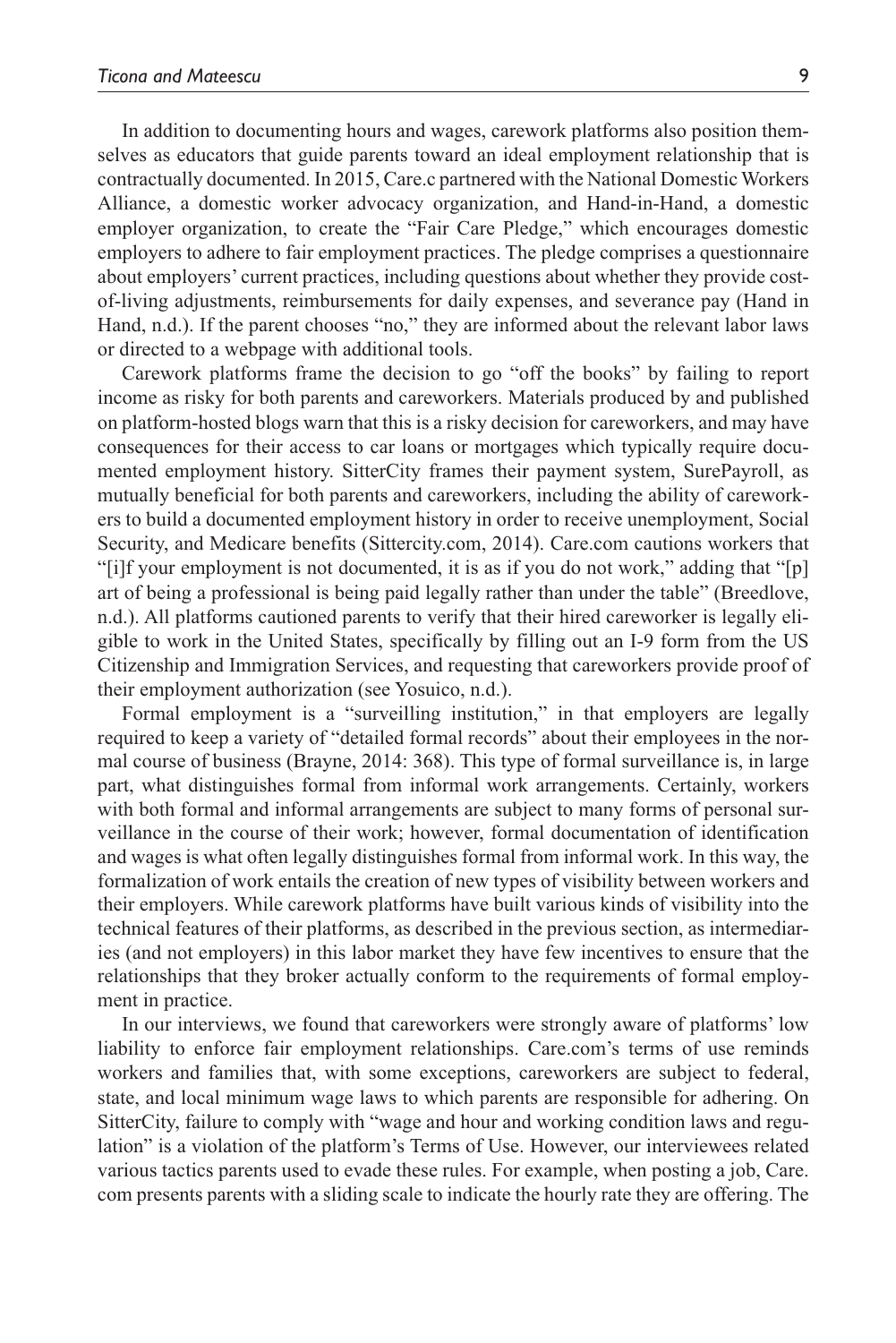| <b>Hourly Rate</b>       |      | ×.<br>$\mathbf{I}$<br>ı<br>131<br>*Average rate in your area | 16              |
|--------------------------|------|--------------------------------------------------------------|-----------------|
| <b>Total</b>             |      | $$10 \times 4$ hrs = \$40                                    |                 |
| <b>Preferred payment</b> |      | Select                                                       | ٥               |
| Add a message            |      |                                                              |                 |
|                          | Back |                                                              | <b>Continue</b> |

**Figure 2.** Sliding pay scale for posting job listings on [Care.com.](http://Care.com)



**Figure 3.** Prompt shown to careworkers when filling out an online profile on [Care.com](http://Care.com).

center of the scale indicates the pay rate that the platform has determined is the "[a]verage rate in your area," and the scale has a lower limit meant to restrict clients from listing a job below that pay rate (see Figure 2). In our interviews, careworkers related experiences of encountering job listings with one pay rate listed, and seeing an entirely different rate communicated by clients via the platform's private messaging feature or in the job description section of a listing. In job descriptions, wages were sometimes listed as a lump weekly sum that translates to below minimum wage. Mae, $\alpha$  a Black woman who works full-time as a nanny in DC, pointed out the disparity between carework platforms' rhetoric and a lack of enforcement:

It's hard, because [Care.com](http://Care.com) definitely has information about being paid legally, and all that kind of thing ... But, they don't stress it to the parent. They don't even stress to pay minimum wage, which drives me bonkers … So I think, again, there's that disparity. Like, "Here you go, nannies, this is what you should ask for"; But, "Hey, if the parents are going to pay us, we don't care what they pay you."

While carework platforms encourage formalized, documented employment, in practice, they permit a wide variety of employment relationships. Unlike Uber and other labor platform companies, that classify their workers as independent contractors, carework platforms encourage but do not enforce a particular employment relationship (see Figure 3). This was most evident in careworkers' widely varying attitudes toward pursuing "on-" or "off-the-books" employment and the perception that both parents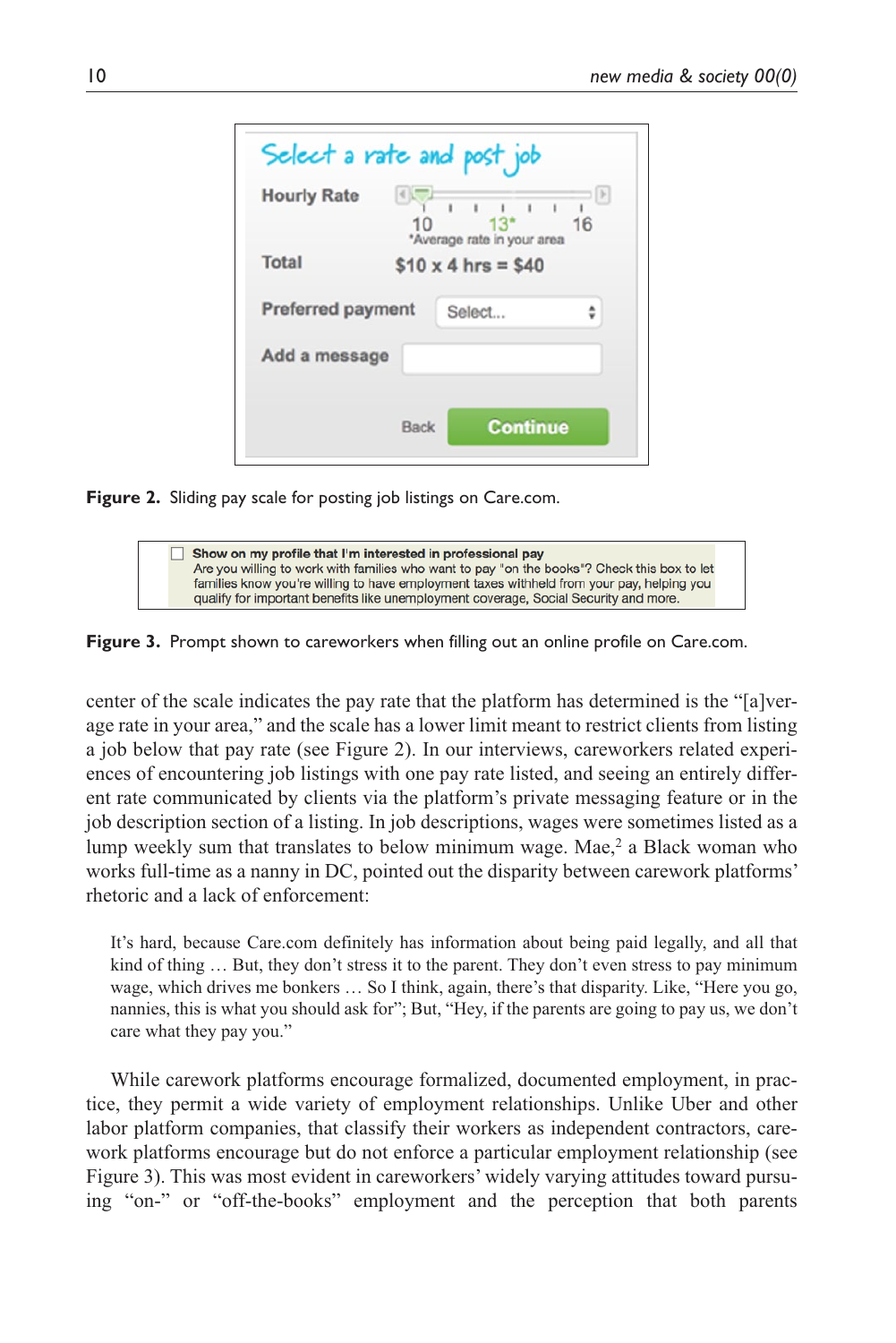and careworkers could easily ignore care platforms' features that encourage formal employment.3 These decisions did not solely rest with clients, as many workers described strategic decisions to document and report their wages when it worked to their advantage. For years, Ayn, a White nanny in Atlanta, had used carework platforms to find informal childcare work as supplementary income to her full-time job as a public school teacher. In 2012, she was laid off and turned to childcare full-time, but did not report her pay to maximize her take-home income. Her most recent employment relationship was fully on the books, which she had deliberately sought out because she had future plans to purchase a home and needed proof of income to obtain a mortgage.

As this section has shown, carework platforms equate professionalism with compliance with federal employment and tax laws. They construct a narrative that draws a sharp boundary between formal and informal employment, which they frame as risky. This kind of formalization would entail facilitating and even enforcing new kinds of visibility into employment relationships—such as through the collection of identity documents, documenting wages, and ensuring the payment of taxes. However, while platforms offer families these tools, they do not require their use, and therefore only nudge and shape the cultural boundaries within which workers and parents participate toward formalization. For these reasons, they serve as standard-setters among parents and careworkers by urging a more formal standard without enforcing it. As a result, carework platforms are not as distanced from the largely unregulated, informal markets against which they have positioned themselves as innovative departures.

## *Compelling individualized visibility*

While carework platforms do not institutionalize the type of visibility that formal employment would require, they have nevertheless made workers more visible in other ways. This other form of visibility, based in metrics like rating systems, identity verifications via social media, and online profiles, is aimed at maximizing careworkers' visibility as *individuals* to potential clients, displaying specific qualities of workers in standardized and comparable ways. This visibility is important to facilitate hiring, given the high degree of trust required between clients and workers in carework. The unique contexts of this work limit the capacity of carework platforms to completely operate like other on-demand labor platforms that treat workers as fungible. Nevertheless, they have adopted much of the same infrastructure, aesthetics, and rhetoric, touting an abundant and always-available pool of workers. [Care.com](http://Care.com) promises it can help families to find a careworker "in a matter of minutes" ([Care.com](http://Care.com), n.d.-a), while UrbanSitter's CEO has claimed that its careworkers "respond just as quickly as an on-demand driver" (O'Connor, 2016). Simultaneously, carework platforms emphasize the importance of trust and safety, promising to "connect parents to trusted child care" (UrbanSitter, n.d.-a), and that their tools will help them "evaluate risk and stay savvy about safety" [\(Care.com](http://Care.com), n.d.-b).

To this end, carework platforms market their vetting processes and safety tools as comprehensive and innovative, while narrating a "structure of feeling" (Williams, 1977) for parents and other clients within which their services offer solutions. They narrate the process of navigating the largely informal and low-status networks of careworkers as opaque, risky, and potentially dangerous. The tagline that greets parents on UrbanSitter's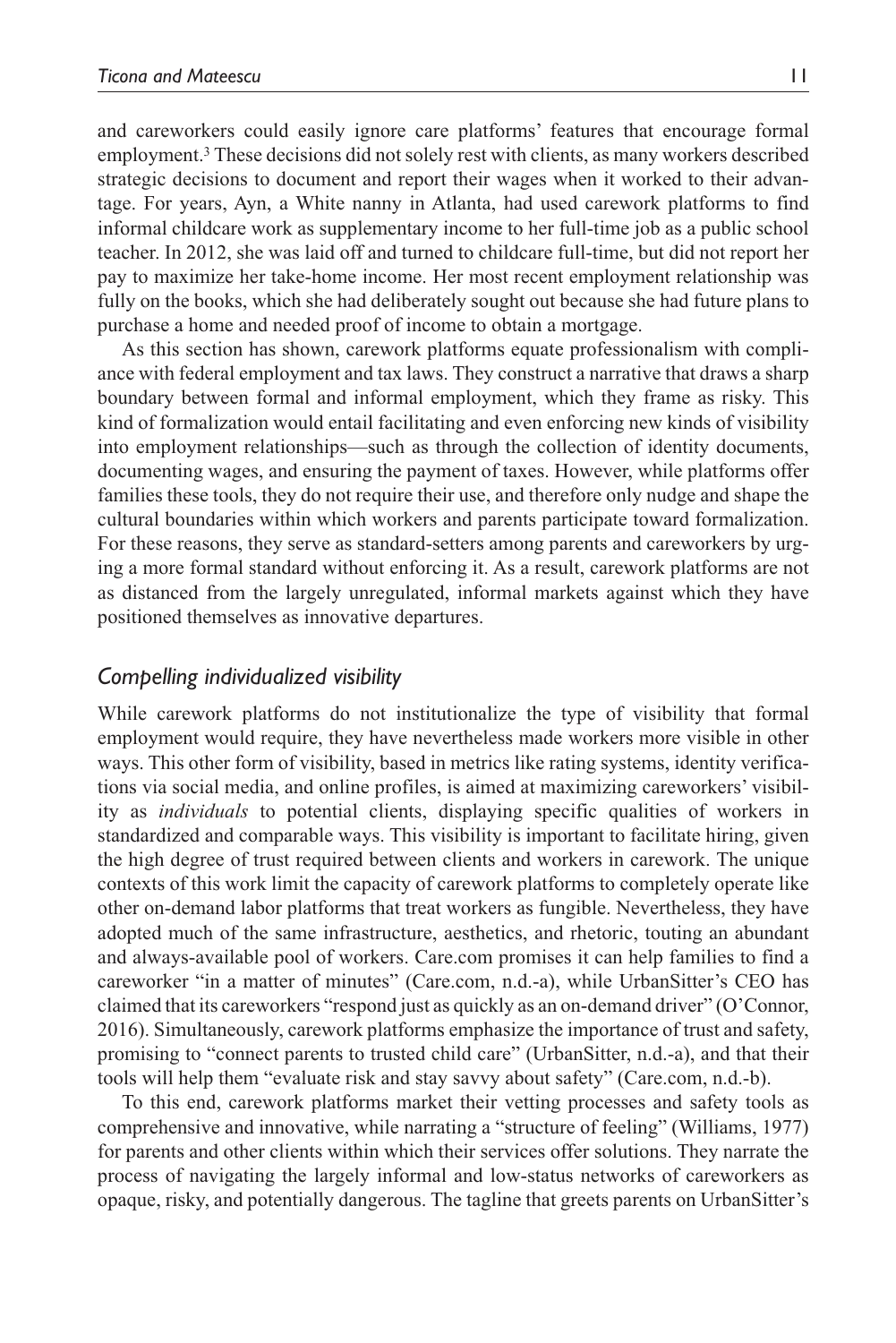| Increase your chances of getting hired             | 92% of families prefer caregivers with a background check. Run one now to show you're serious about safety. |
|----------------------------------------------------|-------------------------------------------------------------------------------------------------------------|
| <b>Criminal Records</b><br>Ø<br>Check <sup>@</sup> | <b>Motor Vehicle Records</b><br>ဂာ<br>Check                                                                 |
| more likely                                        | $\checkmark$ Rise higher in search results<br>Get a profile badge for a full year                           |
| Appear higher in search results                    | \$20<br><b>Select</b>                                                                                       |
| Get more responses to applications                 |                                                                                                             |
| Get a profile badge for a full year                |                                                                                                             |

**Figure 4.** [Care.com](http://Care.com) worker-directed page for submitting to a background check.

website is, "it's the word-of-mouth babysitter search made easy" and that their payment interface allows parents to "pay with a tap" and avoid "awkward conversations" with their careworkers, with the implication that without the site, finding and booking a careworker is an interpersonally difficult experience, narrating a set of negative emotions in order to frame their value to parents (UrbanSitter, n.d.-a).

One basic form of vetting carework platforms offer are background checks that check criminal and sex offender databases, as well as DMV (Department of Motor Vehicles) records; completion of these checks appear as badges on careworkers' profiles. On platforms like [Care.com,](http://Care.com) checks are not mandatory but careworkers are given the incentive to submit to background checks or face the "threat of invisibility" (Bucher, 2012) through the obscurity of being placed lower in clients' search results (see Figure 4).

These platforms further deploy rating and review systems to differentiate workers within their platforms by creating new metrics that prospective clients can use to evaluate them, such as how quickly workers respond to messages and the number of jobs accepted. UrbanSitter's profiles display information about how many times careworkers have been hired by the same family, their average response time to messages, and whether the parent viewing the profile has any contacts who have hired a particular careworker (Holzschuh, n.d.). [Care.com](http://Care.com) designates a subset of its careworkers as "CarePros," which displays a badge on a worker's profile indicating that they have met criteria such as opting in to mobile alerts, maintaining a high star rating from reviewers, and responding to 75% of messages within 24hours. As a result, careworkers are governed by metrics that optimize for behaviors outside of the skills necessary for carework, by rewarding workers who are highly responsive, actively connected to their mobile phones, and comfortable with digital communication such as private messaging, and have high scheduling flexibility to accommodate booking requests.

In addition, careworkers' social media profiles are used to verify identity or make social connections visible to parents. [Care.com](http://Care.com), for example, allows careworkers to verify their identities through their Facebook and Twitter profiles, which then appear as a checklist on their profiles. If a careworker chooses to not connect an account or simply does not have an account to connect, this displays as a grayed out icon that reads, for example, "Twitterunverified." UrbanSitter goes further by incorporating parents' and careworkers' Facebook information into the sign-in process, allowing users to sign-in through Facebook and LinkedIn in order to view the babysitter recommendations made by their friends or contacts.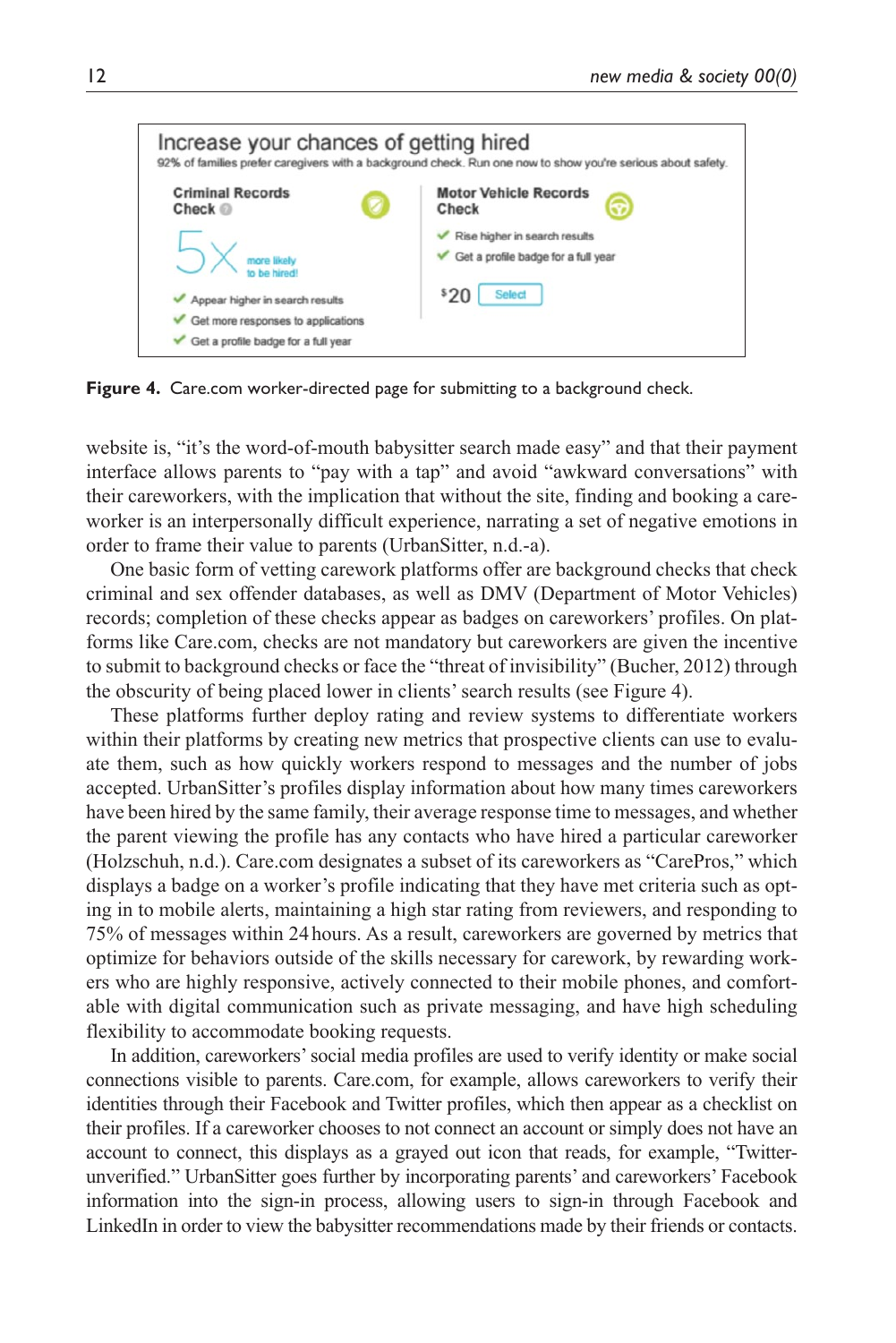Lynn Perkins, the CEO of UrbanSitter, claimed her inspiration for the company came when she noticed that "people placed particular trust in their peer groups—parents from the same preschool, for instance—when it came to finding childcare" (O'Connor, 2016). UrbanSitter claims that its data affirm this by showing that parents are 2.5 times more likely to book someone with whom they have an already existing affiliation (Taurasi, 2016).

In addition to the social graph of Facebook and other online connections, carework platforms provide extensive guidelines on scrutinizing the online identities of careworkers. UrbanSitter urges parents to "do their digital homework" by looking up a job candidate on social media and browsing search results on Google (Holzschuh, n.d.). SitterCity urges them to look for online "clues" to their "personality and hobbies," searching specifically for any "red flags" ([SitterCity.com,](http://SitterCity.com) 2014). As a result, careworkers' broader online identities are enrolled into the hiring process, as a complement to the more overt ratings and reviews that appear directly on careworkers' profiles.

Careworkers have long been subject to scrutiny from employers in ways that blur the boundaries between work and personal life. Carework platforms amplify these practices by foregrounding certain forms of online visibility as the first point of contact between careworkers and families, and by using badges and other metrics as proxies for quality or trustworthiness. As a result, careworkers deploy different practices of visibility management—social media curation, crafting biographical narrative, using photographic and video self-presentation, and optimizing visibility based on platform-determined metrics. These practices differ from off-line methods of finding work, which are largely recommendation-driven or dependent on placement agencies.

In our interviews, careworkers often felt unclear or had varied views on what aspects of profiles mattered most. Some worked to keep up their metrics, aware that they were being made visible to families who visited their profiles. For example, Renee, a Black woman working as a careworker in DC, described how her response rate to messages would drop if a prospective employer was the last person in an on-platform conversation to send a message; worried that this would reduce her visibility in search results or make her appear unresponsive, she always made sure to be the last person to send a message.

Typically, reputation and rating systems on labor platforms are deployed as tools for leveraging control over a large and frequently shifting worker population, allowing clients to serve as "middle managers" whose preferences incentivize workers to maintain high ratings that in part determine their access to work opportunities (Rosenblat and Stark 2016: 3772). However, among careworkers we interviewed, these reputation systems were not consistently utilized by parents and often experienced as arbitrary. Many workers were frustrated at their lack of control to respond to or contest poor ratings, as one negative review could effectively render a careworker unhireable. Linda, a White nanny in her 40s, described what she perceived as the arbitrariness of ratings:

So, the ratings are good, because they bring you jobs. Once you get the rating … the more parents are going to ask you to go into their house. But, the reason I roll my eyes is because, you never know, some parents are just never good raters.

She added, for example, that a careworker could receive a poor rating for a minor mistake, such as showing up a few minutes late to a job, but could lose access to work as a result. Poor ratings have greater visibility than off-line circulation of reputation, such as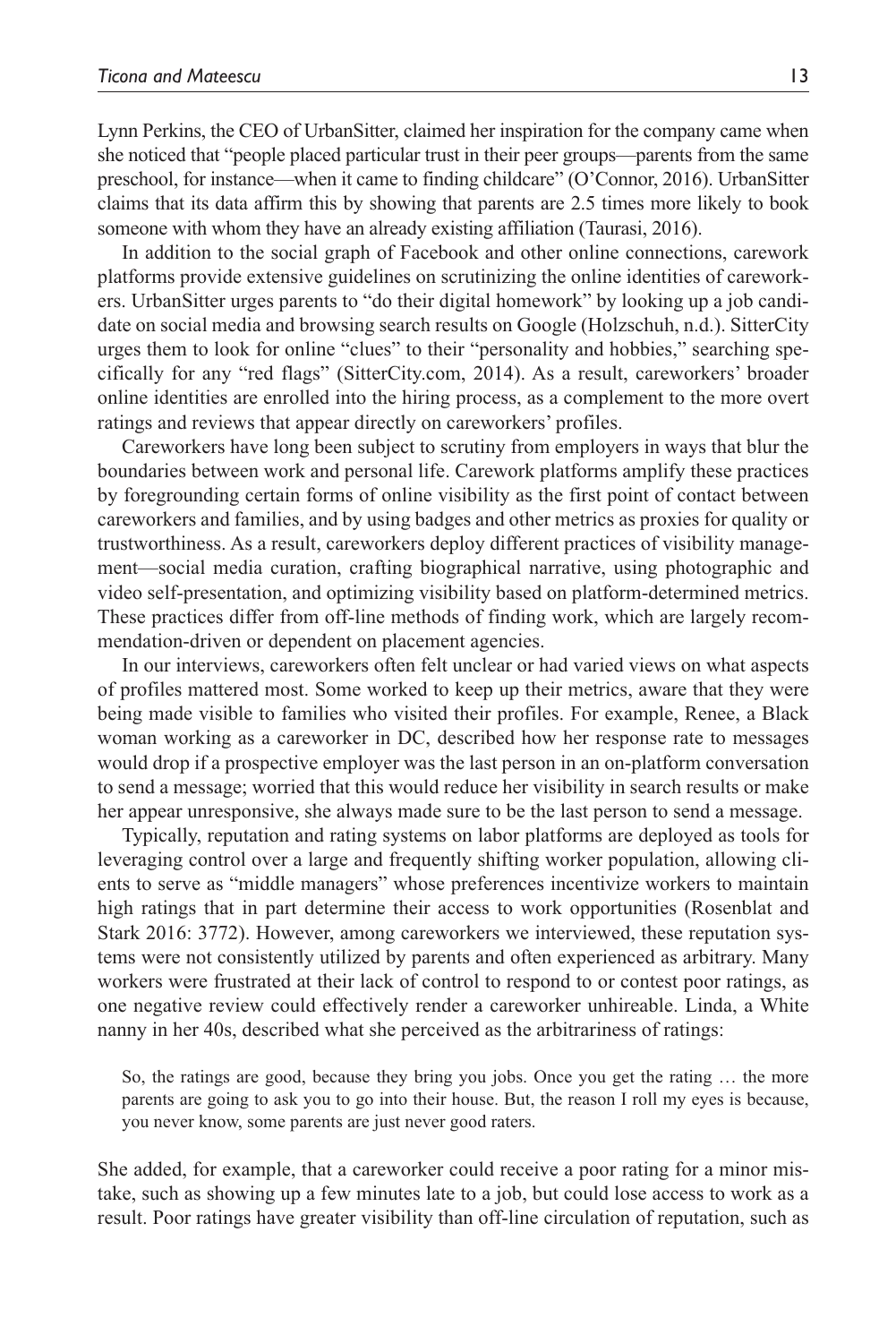through written letters or by phone, over which careworkers have greater control, although some interviewees believed families took online ratings less seriously.

Careworkers were also attuned to the ways that judgments were strongly influenced by the practices of impression management they engaged in through profile pictures and the rapport they could establish through private messages to obtain an interview. Amanda, a Black woman in her 20s who uses [Care.com](http://Care.com), spoke in detail about how she chose to present herself in her profile picture. She described her usual hairstyle as "big, puffy, fro-y hair," which she had decided was not how she wanted to present herself to clients:

I don't know if someone is gonna judge me based off of that. You know? So, I try to keep it as universal as possible. So I'll have my hair in a ponytail or I'll have my hair braided in a neat style.

These dynamics extend widely in online contexts, where social media presence can come under scrutiny from employers. Violet, a Latina woman in her 20s, made sure that her Facebook profile was "on brand" by only posting "goofy" or "funny" content and not posting anything "profane" or "controversial," while Whitney, a Black woman in her 40s, felt that all of her public activity was being watched: "We literally have to be careful about everything that we do, even in our personal life." These platform-based practices are shaped by many of the same intersectional inequalities that lead careworkers to carefully craft their appearances and affective dispositions to suit primarily White employers in offline hiring contexts (MacDonald, 2015). Wingfield and Skeete (2016) call these kinds of practices "racial tasks" that racial minorities must invisibly perform in Whitedominated workplaces in order to smooth working relationships or advance professionally. However, the type of individualized visibility that platforms allow extends beyond the boundaries of the platform itself and into workers' personal digital footprints all over the web. This means that while all workers face the burden to present themselves professionally in ways that go far beyond the bounds of face-to-face interactions, workers with marginalized racial and ethnic identities, or immigration status may confront additional hurdles to success.

While most careworkers felt this type of scrutiny was inevitable, some careworkers we interviewed often felt discomfort toward the visibility that carework platforms enabled, and the asymmetry that did not grant them reciprocal transparency in being able to scrutinize clients. Maia, a woman who had come to the United States from Mexico on an au pair program and later used carework platforms to find work, expressed feeling exposed as she gave up considerable information about herself. She explained, "What about them [the clients]? … Who is your recommendation? What are your previous nannies?" Similarly, Karen, a Black caregiver in Atlanta, felt she was more comfortable finding work through an agency, after her experience searching online: "I felt like I was just too exposed." Linda noted the lack of reciprocity in rating systems:

I try hard to be nice and kind and do the work … but ratings are not fair because you can't rate families. That kind of, that's not very nice either, because you never know, we are the ones going to their home.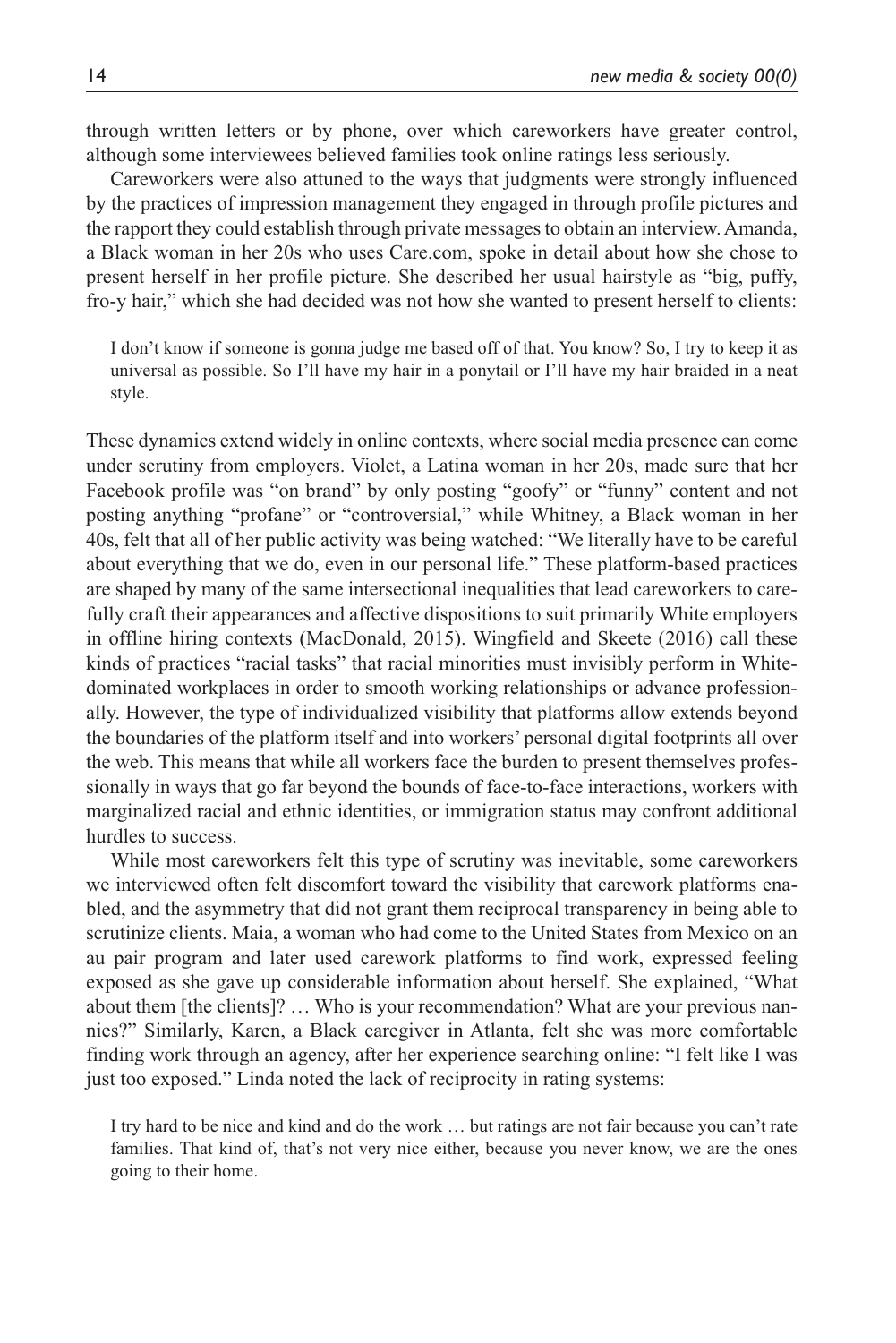As this analysis has shown, carework platforms use a variety of tools and practices to render careworkers visible as individuals to families, extending beyond traditional evaluating criteria such as skills or years of experience. This form of visibility may be comforting to families searching for a new careworker but may exacerbate existing intersectional inequalities that have historically characterized domestic work. In addition, these systems are not reciprocal, meaning that while workers are required and rewarded for being individually visible to clients, clients are not subject to the same systems of vetting, ratings, and reviews.

## **Discussion**

Recently, regulators have grappled with the implications of on-demand platforms. As London, Rome, and Austin's showdowns with Uber illustrate, lawmakers have fought to force platforms to conform to standards within the labor markets they sought to disrupt. These conflicts, and a continuous stream of media attention, have solidified a narrative that pits on-demand companies and their efforts to casualize work, against many workers, advocates, and regulators who see these companies as exploitative and misleading.

As platforms enter into labor markets outside of driving and delivery, it is necessary to understand the limitations of the "Uberization" narrative to describe their attempts to shape these markets and the effects these efforts have on workers' experiences. In the case of carework platforms, this narrative is unable to account for attempts at formalizing employment relationships within a largely informal industry. While many labor platforms attempt to exert "cultural entrepreneurship" to re-shape categories of workers (Dimaggio, 1982), carework platforms differ in significant ways from on-demand driving in that their efforts have the effect of demarcating symbolic boundaries between trustworthy and untrustworthy populations of workers.

## *The consequences of visibility*

As these platforms make workers more visible to clients, our findings suggest that they may also exacerbate existing forms of inequality that have long-characterized hiring in carework in traditional, non-platform contexts. Carework subverts economistic assumptions that consumers can easily assess quality of goods (Duffy et al., 2015), meaning that hiring judgments have typically drawn on intangible qualities of workers' perceived "cultural matching" or "fit" with employers (Rivera, 2012, Wrigley, 1995), and soft criteria which often map on differences across race and immigration status (MacDonald, 2015). Quantified platform tools such as rating systems may simply reflect or amplify these same biases. In utilizing social media networks for sign-in, identity verification, and matching, platforms privilege those that participate in these networks and practices of online "self-branding" that may advantage some workers over others (Marwick, 2013). In addition, lengthy personal profiles, videos, and written messages exchanged with parents have created penalties for workers without English proficiency or knowledge of the norms of professional communication across a number of different types of media, as parents increasingly use digital communication skills to filter and evaluate candidates (Farris, 2014). Finally, intersectional inequalities—including but not limited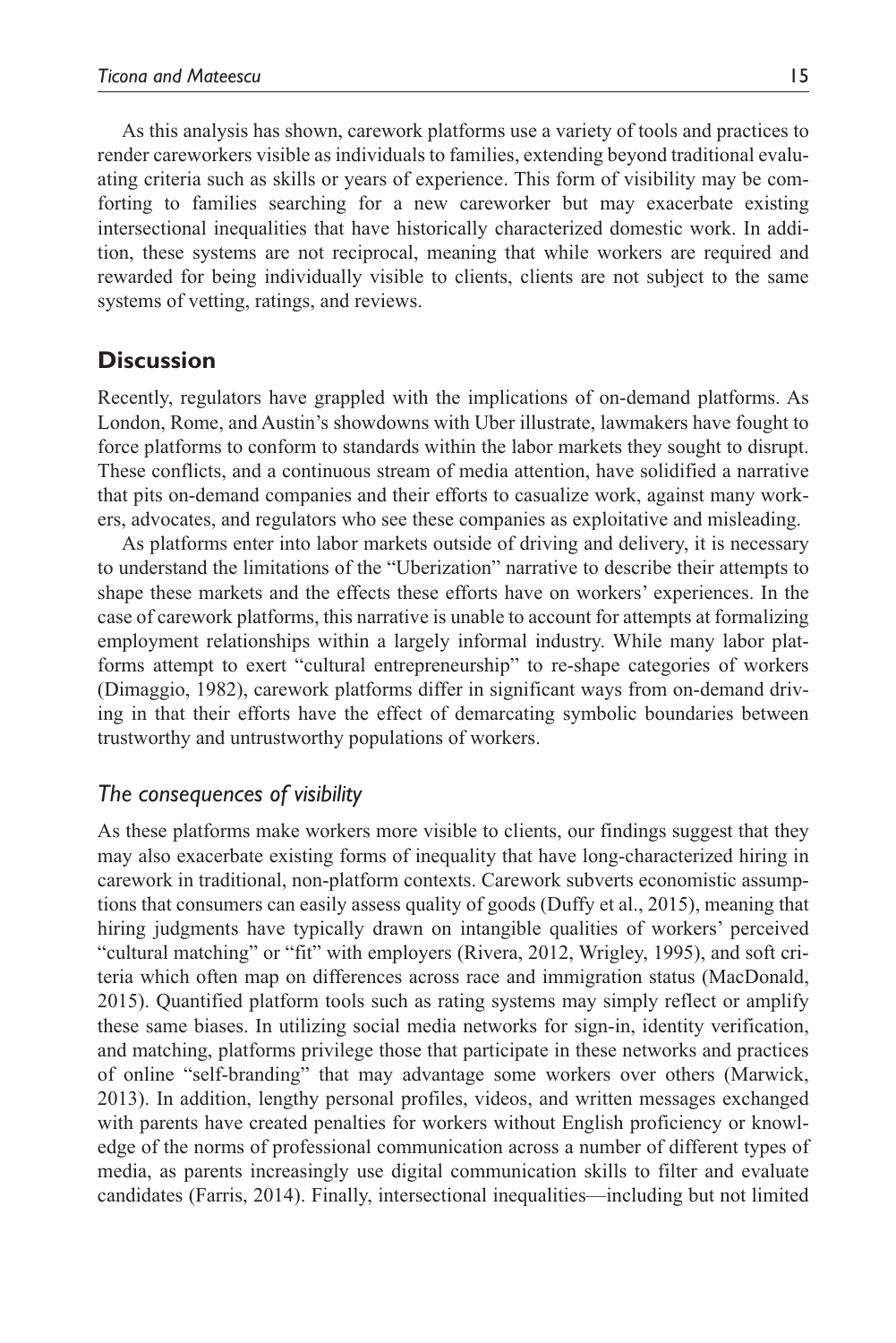to race, ethnicity, gender, income, and immigration status—shape the ways that people engage in different forms of online sociality, which, as they become increasingly integrated into the process of searching for a job online, may deepen existing inequalities shaping this labor market and others (Lane, 2016; Marwick et al., 2017). For example, Madden (2017: 3) recently found that people in low-income households are more than three times as likely to be concerned that they, or someone in their family, will become the victim of online harassment, than those in high-income households. These dynamics may affect how these groups sign up for and choose to use their social media accounts and are further complicated by the concentration of disadvantage that has historically shaped the populations of workers that rely on carework for their income.

Within the world of on-demand platforms, our findings suggest an important shift in the ways that platforms make workers more visible to potential clients. These findings are in contrast to other studies of on-demand services that emphasize the ways platforms "conceal" or make workers invisible to clients. Drawing on the on-demand butler service Hello Alfred, Van Doorn (2017: 8) argues that on-demand services make service workers invisible by limiting interactions between workers and clients. In this way, on-demand services attempt to sell clients a "post-domestic work fantasy" by concealing the historically gendered and raced "degraded labor" of workers. In a similar vein, Irani (2013) found that the infrastructure of Amazon Mechanical Turk made workers invisible to requesters, maintaining that Amazon Mechanical Turk's value to investors depends on making human labor invisible. Carework platforms point out the limitations of this literature as platforms move into different areas of the economy.

Carework platforms institutionalize an individualized form of visibility to clients in order to foster trust, but visibility also plays an important role in a growing pro-platform discourse. Creating visible markers of a worker's reputation and experience, including documenting work and reviews from clients, that are portable between platforms, has been suggested as a benefit to workers looking for work in these ways. For example, Samasource, a global nonprofit platform (see also Fish and Srinivasan, 2012), is partnering with [Care.](http://Care.com) [com](http://Care.com) to create a "care institute" to train low-income individuals to become careworkers and utilize online tools to find clients. Leaders argue that platform workers "benefit from the new reputation systems, background checks, and feedback tools available on web-based work channels" (Janah, 2011). Specifically, Sama is promoting "reputational equity," proposed to fix a long-standing problem wherein, "many workers in the caregiving industry along with gig economy workers and day laborers—lack a formal track record of their on-the-job performance" (Zillman, 2016). However, new forms of documentation that may be useful for some workers entail new forms of data collection that may create new vulnerabilities for others (Ticona, 2016). The platform mediation of low-wage work may create troves of data that prove irresistible to advertisers, public agencies looking to eliminate welfare fraud, or even police and immigration enforcement officers seeking ever more accurate sources of location information. Putting vulnerable workers on display is, moreover, a form of power platforms wield over workers (Poster et al., 2016).

As Levy and Barocas (2017) note in a discussion of user interactions, the business models of platforms have enabled them to "largely sidestep the traditional regimes that protect against discrimination and other harms in those interactions" (p. 5). While some platform companies have strived to mitigate inequalities by obscuring users' information that may contribute to discrimination, these practices are unlikely to be implemented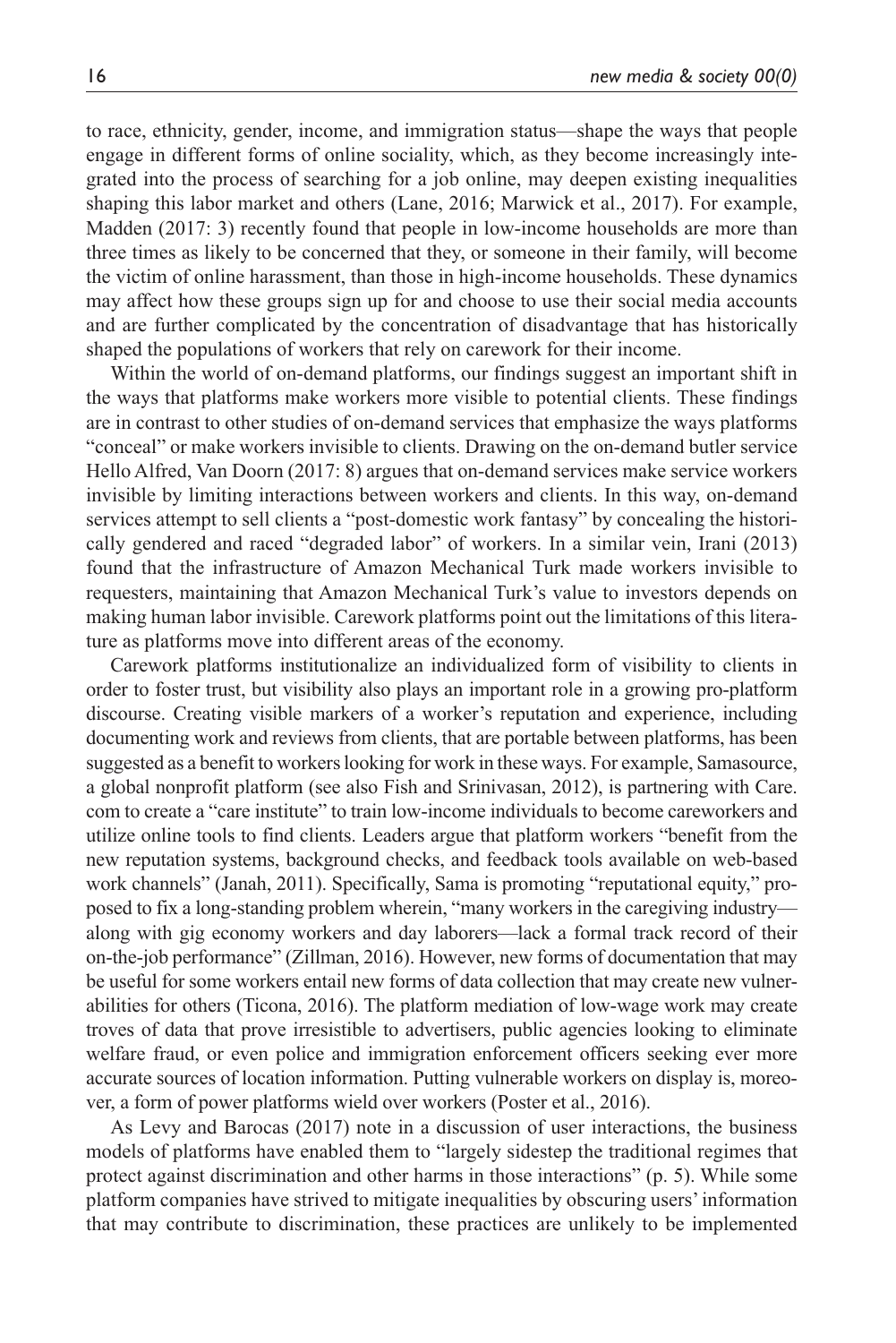where the platforms' business models are predicated on making workers more individually visible. As work that was traditionally informal and previously invisible becomes visible through the mediations of labor platforms, difficult issues arise about the politics and ethics of this new visibility for workers, clients, and the institutions that scaffold their interactions.

# **Conclusion**

Domestic work is a paradigmatic example of "invisible" work, facing formal exclusion from many federal workplace protections and subject to contingent and informal employment relationships that take place in clients' private homes (Glenn, 1992). Through an analysis of three major online labor platforms for childcare workers, we argue that the narrative of "Uberization" cannot account for the entrance of labor platforms into different labor markets. The distinct history of domestic work shapes the politics of increased visibility and formalization efforts of domestic work platforms, and may also influence their future trajectories. These findings suggest the importance of context-specific analyses of platforms, which not only account for existing forms of inequality that structure low-status service work generally (Van Doorn, 2017) but also the type of work being done and the specific structures of existing labor markets (see also Chen, 2017).

Finally, it is important to acknowledge the extent to which scholarship about the ondemand economy has followed the hype cycles and inequalities in coverage that characterize journalism about these businesses. In 2014, Uber had 160,000 drivers actively working on their platform (Hall and Krueger, 2015), while [Care.com](http://Care.com) had 5.3 million careworkers with profiles on their platform in the same year [\(Care.com,](http://Care.com) 2014).4 Despite these vast differences in the number of workers affected by these platforms, Uber has dominated both public and scholarly discussion about the on-demand economy, to the extent that the company's name has become synonymous with labor market changes that supposedly characterize the entrance of on-demand platforms into labor markets, while to our knowledge, this analysis is the first empirical study of online carework platforms. As the field of carework is among the fastest growing and perhaps the most resistant to automation, it is important that media scholarship does not continue to reinforce journalism's neglect of this traditionally gendered area of work, and to remedy this imbalance in scholarship about the intersections of labor platforms and carework, as these findings may have broad implications for ongoing public discussions about the future of work.

#### **Acknowledgements**

The authors would like to thank research participants for sharing their time and stories, two anonymous reviewers, Alex Rosenblat, Erin Hatton, Niels Van Doorn, and participants in Data & Society's Workshop on Labor & Automation. We're also grateful to the National Domestic Workers Alliance, and the co-panelists and attendees at the Society for Social Studies of Science, and the Eastern Sociological Society meetings.

## **Funding**

The author(s) disclosed receipt of the following financial support for the research, authorship, and/ or publication of this article: This work was supported by the Robert Wood Johnson Foundation (grant number 74434).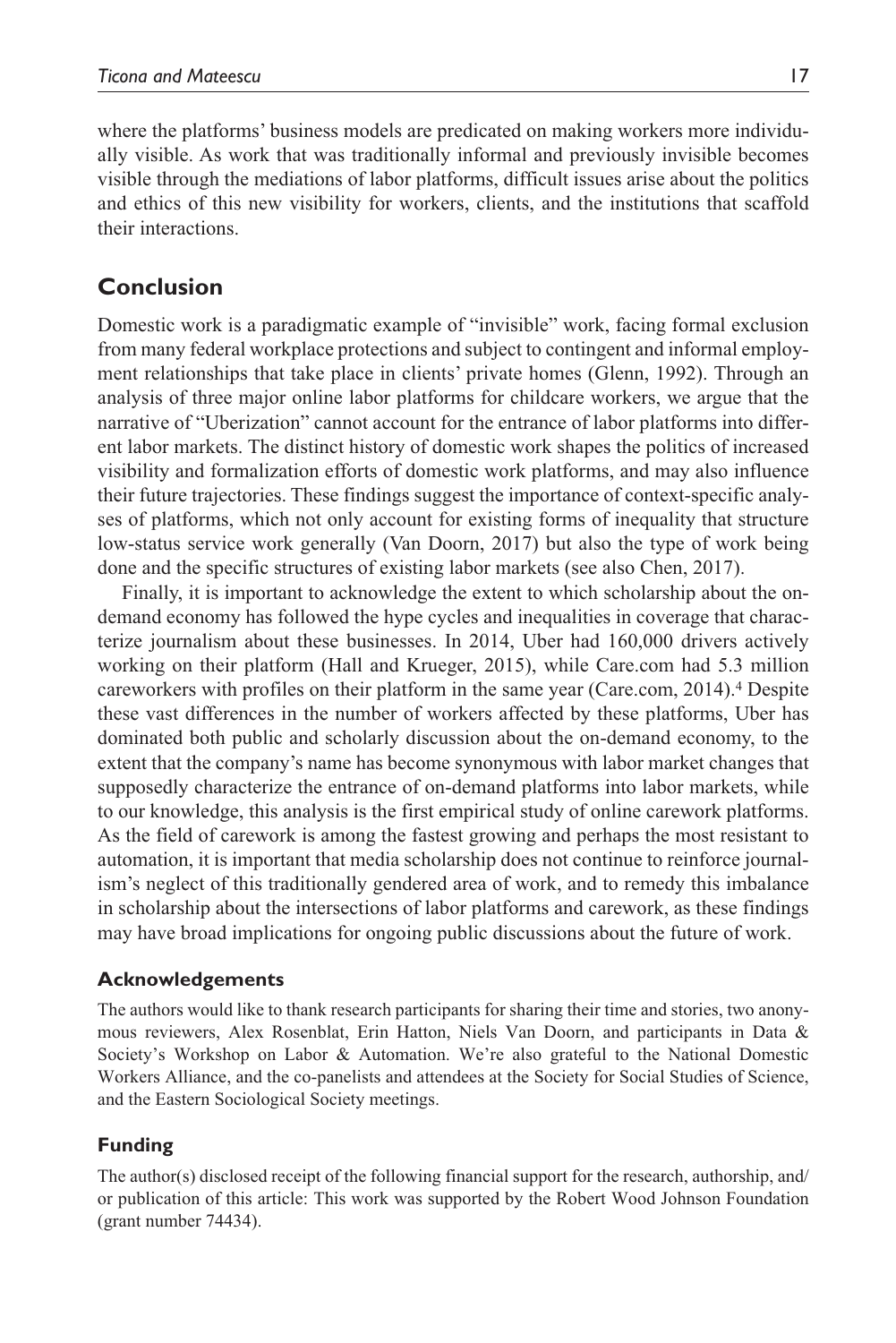#### **Notes**

- 1. "Nanny" is the preferred term that these communities of workers use to refer to themselves. It is used in the names of a number of professional associations and national events, for example, the International Nanny Association, National Nanny Training Day, and Nanny-palooza.
- 2. All names used are pseudonyms.
- 3. Within our sample, 17 interviewees stated they do not report their income from carework. Six interviewees stated they sometimes reported income, while 6 interviewees stated they always reported income. Finally, this information was unavailable for 14 interviewees, either because the interviewee declined to answer, was unclear about differences in tax status, or the topic was not raised in the course of the interview.
- 4. "Active" Uber drivers are defined by the company as those who complete at least four trips per month (Hall and Kreuger, 2015). [Care.com](http://Care.com) does not distinguish "active" careworkers from the total number of workers with profiles (Gavilanez, 2018, personal communication).

#### **References**

- Brayne S (2014) Surveillance and system avoidance: criminal justice contact and institutional attachment. *American Sociological Review* 79(3): 367–391.
- Brayne S (2017) Big data surveillance: the case of policing. *American Sociological Review* 82(5): 977–1008.
- Breedlove T (n.d.) Being paid "on the books" pays off: Why nannies, babysitters, senior care workers, housekeepers and other types of caregivers need to be paid legally. *[Care.com](http://Care.com)*. Available at: <https://www.care.com/homepay/being-paid-on-the-books-pays-off-1309131442>(accessed 24 September 2017).
- Brown TM (2011) *Raising Brooklyn: Nannies, Childcare, and Caribbeans Creating Community*. New York: New York University Press.
- Bucher T (2012) Want to be on the top? Algorithmic power and the threat of invisibility on Facebook. *New Media & Society* 24(7): 1164–1180.
- Bureau of Labor Force Statistics (2017) Fastest growing occupations, occupational outlook handbook. Available at:<https://www.bls.gov/ooh/fastest-growing.htm>(accessed 25 August 2017).
- Calo R and Rosenblat A (2017) The taking economy: Uber, information, and power. *SSRN Electronic Journal*. Available at: [https://papers.ssrn.com/sol3/papers.cfm?abstract\\_id=2929643](https://papers.ssrn.com/sol3/papers.cfm?abstract_id=2929643)
- [Care.com](http://Care.com) (2014) *Third Quarter 2014 Results Supplement*. Available at: [http://s1.q4cdn.](http://s1.q4cdn.com/647286967/files/Q3-Supplementary-Informations-v8-Final-Draft.pdf) [com/647286967/files/Q3-Supplementary-Informations-v8-Final-Draft.pdf](http://s1.q4cdn.com/647286967/files/Q3-Supplementary-Informations-v8-Final-Draft.pdf)
- [Care.com](http://Care.com) (2017) Investor presentation (Waltham, MA). Available at: [http://s1.q4cdn.](http://s1.q4cdn.com/647286967/files/Second-Quarter-2017-Investor-Relations-Deck.pdf) [com/647286967/files/Second-Quarter-2017-Investor-Relations-Deck.pdf](http://s1.q4cdn.com/647286967/files/Second-Quarter-2017-Investor-Relations-Deck.pdf)
- [Care.com](http://Care.com) (n.d.-a) Care.com helps families find last-minute care options with care-on-call. Available at: <https://www.care.com/press-release-last-minute-care-p1186-q58722.html> (accessed 28 September 2017).
- [Care.com](http://Care.com) (n.d.-b) Safety center: tools and tips to help keep your family safe. *[Care.com](http://Care.com)*. Available at: <https://www.care.com/safety-center> (accessed 27 September 2017).
- Charmaz K (2006) *Constructing Grounded Theory: A Practical Guide through Qualitative Analysis*. Thousand Oaks, CA: Sage.
- Chen JY (2017) Thrown under the bus and outrunning it! The logic of Didi and taxi drivers' labour and activism in the on-demand economy. *New Media & Society*. Epub ahead of print 6 September. DOI: 10.1177/1461444817729149.
- Cherry MA (2016) Virtual work and invisible labor. In: Cherry MA (ed.) *Invisible Labor: Hidden Work in the Contemporary World*. Berkeley, CA: University of California Press, pp. 71–86.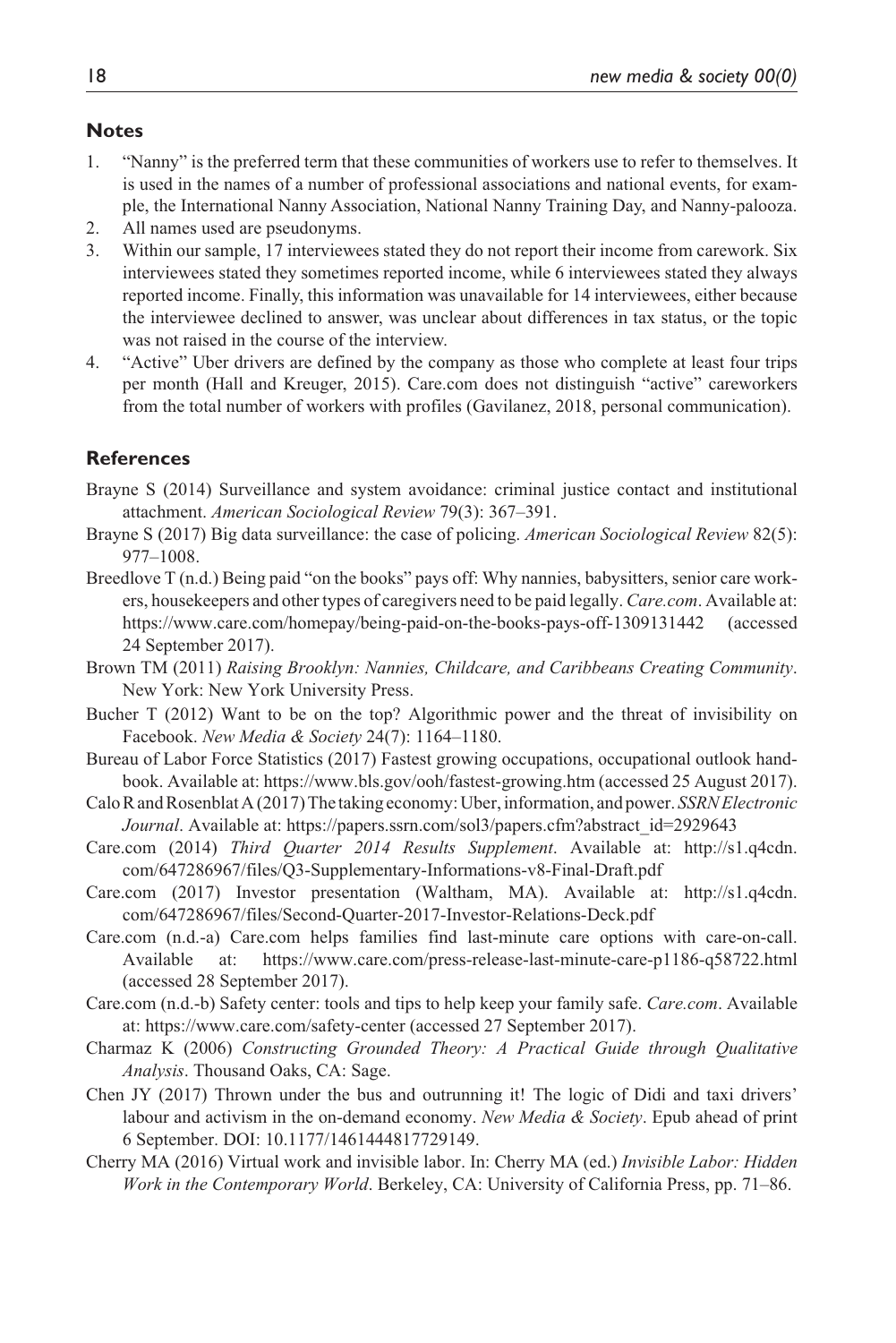- Cherry MA and Aloisi A (2017) "Dependent contractors" in the gig economy: a comparative approach. *American University Law Review* 66(3): 635–689.
- Corbin J (2007) *Basics of Qualitative Research: Techniques and Procedures for Developing Grounded Theory*. New York: SAGE.
- Dimaggio P (1982) Cultural entrepreneurship in nineteenth-century Boston: the creation of an organizational base for high culture in America. *Media, Culture & Society* 4: 33–50.
- Doorn Van N (2017) Platform labor: on the gendered and racialized exploitation of low-income service work in the "on-demand" economy. *Information, Communication & Society* 20(6): 898–914.
- Duffy M, Armenia A and Stacey CL (2015) *Caring on the Clock: The Complexities and Contradictions of Paid Care Work*. New Brunswick, NJ: Rutgers University Press.
- England P, Budig M and Folbre N (2002) Wages of virtue: the relative pay of care work. *Social Problems* 49(4): 455–473.
- Espeland WN and Stevens ML (2008) A sociology of quantification. *Archives Europeennes De Sociologie* 49(3): 401–436.
- Eubanks V (2018) *Automating Inequality: How High-Tech Tools Profile, Police, and Punish the Poor*. New York: St. Martin's Press.
- Farrell M (2014) [Care.com](http://Care.com), the big business of babysitting. *[Bostonglobe.com](http://Bostonglobe.com)*. Available at: [https://](https://www.bostonglobe.com/magazine/2014/08/14/care-com-big-business-babysitting/4Fjpf5q3YUSw3rMn9GraOM/story.html) [www.bostonglobe.com/magazine/2014/08/14/care-com-big-business-babysitting/4Fjpf5q3Y](https://www.bostonglobe.com/magazine/2014/08/14/care-com-big-business-babysitting/4Fjpf5q3YUSw3rMn9GraOM/story.html) [USw3rMn9GraOM/story.html](https://www.bostonglobe.com/magazine/2014/08/14/care-com-big-business-babysitting/4Fjpf5q3YUSw3rMn9GraOM/story.html) (accessed 27 September 2017).
- Farris A (2014) Cultural matching in job hiring: the online labor market Craigslist and the in-home childcare industry. *Chicago Journal of Sociology* 1(1): 7–23.
- Fish A and Srinivasan R (2012) Digital labor is the new killer app. *New Media & Society* 14(1): 137–152.
- Gillespie T (2010) The politics of "platforms." *New Media & Society* 12(3): 347–364.
- Glenn EN (1992) From servitude to service work: historical continuities in the racial division of paid reproductive labor. *Signs: Journal of Women in Culture and Society* 18(1): 1–43.
- Glenn EN (2000) Creating a caring society. *Contemporary Sociology* 29(1): 84–94.
- Gray ML, Suri S, Ali SS, et al. (2016) The crowd is a collaborative network. In: *CSCW '16 proceedings of the 19th ACM conference on computer-supported cooperative work & social computing*, San Francisco, CA, pp. 134–147. New York: ACM. Available at: [http://doi.acm.](http://doi.acm.org/10.1145/2818048.2819942) [org/10.1145/2818048.2819942](http://doi.acm.org/10.1145/2818048.2819942) (accessed 22 June 2016).
- Hall JV and Krueger AB (2015) An analysis of the labor market for Uber's driver-partners in the United States. Working paper. Available at: [http://dataspace.princeton.edu/jspui/han](http://dataspace.princeton.edu/jspui/handle/88435/dsp010z708z67d)[dle/88435/dsp010z708z67d](http://dataspace.princeton.edu/jspui/handle/88435/dsp010z708z67d) (accessed 28 September 2017)
- Hand in Hand (n.d.) Welcome to the employer checklist. Available at: [https://domesticemployers.](https://domesticemployers.wufoo.com/forms/welcome-to-the-employer-checklist/) [wufoo.com/forms/welcome-to-the-employer-checklist/](https://domesticemployers.wufoo.com/forms/welcome-to-the-employer-checklist/) (accessed 24 September 2017).
- Haskins C (2010) *Household employer payroll tax evasion: an exploration based on IRS data and on interviews with employers and domestic workers*. Dissertation. Available at: [http://schol](http://scholarworks.umass.edu/open_access_dissertations/163)[arworks.umass.edu/open\\_access\\_dissertations/163](http://scholarworks.umass.edu/open_access_dissertations/163)
- Hatton E (2017) Mechanisms of invisibility: rethinking the concept of invisible work. *Work, Employment & Society* 31(2): 336–351.
- Hatton E (2015) Work beyond the bounds: a boundary analysis of the fragmentation of work. *Work, Employment & Society* 29(6): 1007–1018.
- Holzschuh M (n.d.) Vetting a caregiver. Available at: [https://blog.urbansitter.com/vetting-a-car](https://blog.urbansitter.com/vetting-a-caregiver)[egiver](https://blog.urbansitter.com/vetting-a-caregiver) (accessed 28 September 2017).
- International Labour Office (ILO) (2016) Non-standard employment around the world: understanding challenges. *Shaping Prospects*. Available at: [http://www.ilo.org/wcmsp5/groups/](http://www.ilo.org/wcmsp5/groups/public/) [public/](http://www.ilo.org/wcmsp5/groups/public/)—dgreports/—dcomm/—publ/documents/publication/wcms\_534326.pdf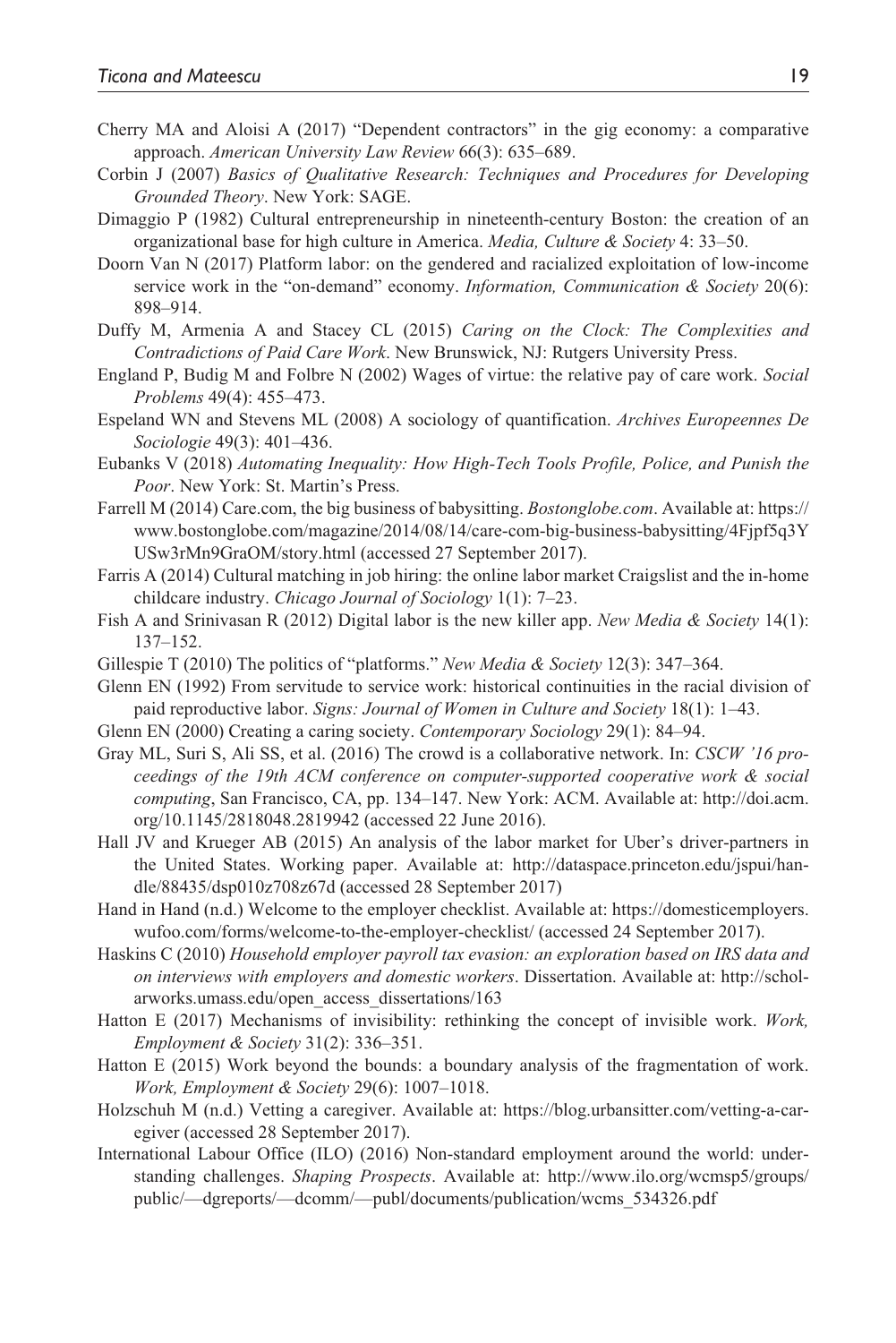Irani L (2013) The cultural work of microwork. *New Media & Society* 17(5): 720–739.

- Irani L and Silberman MS (2016) Stories we tell about labor: Turkopticon and the trouble with "design." *Proceedings of Special Interest Group in Human Computer Interaction*. Available at: <http://escholarship.org/uc/item/8nm273g3> (accessed 28 September 2017).
- Janah LC (2011) How online work can save America. *Techcrunch*. Available at: [http://social.](http://social.techcrunch.com/2011/02/21/guest-post-how-online-work-can-save-america/) [techcrunch.com/2011/02/21/guest-post-how-online-work-can-save-america/](http://social.techcrunch.com/2011/02/21/guest-post-how-online-work-can-save-america/) (accessed 20 September 2017)
- Kalleberg AL (2009) Precarious work, insecure workers: employment relations in transition. *American Sociological Review* 74(1): 1–22.
- Kollock P (1999) The production of trust in online markets. *Advances in Group Processes* 16: 99–123.
- Lamont M (2000) *The Dignity of Working Men*. Berkeley, CA: University of California Press.
- Lane J (2016) The digital street: an ethnographic study of networked street life in Harlem. *American Behavioral Scientist* 60(1): 43–58.
- Levy K and Barocas S (2017) Designing against discrimination in online markets. SSRN Scholarly Paper, 8 December. Rochester, NY: Social Science Research Network. Available at: [https://](https://papers.ssrn.com/abstract=3084502) [papers.ssrn.com/abstract=3084502](https://papers.ssrn.com/abstract=3084502) (accessed 7 February 2018).
- MacDonald CL (2015) Ethnic logics: race and ethnicity in nanny employment. In: MacDonald CL (ed.) *Caring on the Clock: The Complexities and Contradictions of Paid Care Work*. New Brunswick, NJ: Rutgers University Press, pp. 153–164.
- Madden M (2017) *Privacy, Security, and Digital Inequality*. New York: Data & Society Research Institute. Available at: [https://datasociety.net/pubs/prv/DataAndSociety\\_](https://datasociety.net/pubs/prv/DataAndSociety_PrivacySecurityandDigitalInequality.pdf) [PrivacySecurityandDigitalInequality.pdf](https://datasociety.net/pubs/prv/DataAndSociety_PrivacySecurityandDigitalInequality.pdf) (accessed 27 September 2017)
- Marwick A (2013) *Status Update: Celebrity, Publicity, and Branding in the Social Media Age*. New Haven, CT: Yale University Press.
- Marwick A, Fontaine C and boyd d (2017) "Nobody sees it, nobody gets mad": Social media, privacy, and personal responsibility among low-SES youth. *Social Media + Society*. Epub ahead of print 1 April. DOI: 10.1177/2056305117710455.
- National Domestic Workers Alliance (2012) Home economics: the invisible and unregulated world of domestic work. Available at: [http://www. 2016.domesticworkers.org/homeeconom](http://www. 2016.domesticworkers.org/homeeconomics/)[ics/](http://www. 2016.domesticworkers.org/homeeconomics/) (accessed 28 September 2017)
- O'Connor C (2016) UrbanSitter CEO Lynn Perkins on raising \$23M to grow "opentable for childcare." *Forbes*. Available at: [https://www.forbes.com/sites/clareoconnor/2016/07/19/](https://www.forbes.com/sites/clareoconnor/2016/07/19/urbansitter-ceo-lynn-perkins-on-raising-23m-to-grow-opentable-for-childcare/) [urbansitter-ceo-lynn-perkins-on-raising-23m-to-grow-opentable-for-childcare/](https://www.forbes.com/sites/clareoconnor/2016/07/19/urbansitter-ceo-lynn-perkins-on-raising-23m-to-grow-opentable-for-childcare/) (accessed 28 September 2017).
- Pasquale F (2016) Two narratives of platform capitalism. *Yale Law & Policy Review* 35(1): 309– 319.
- Poster W, Crain M and Cherry M (2016) *Invisible Labor: Hidden Work in the Contemporary World*. 1st edn (ed. M Crain, W Poster and M Cherry). Berkeley, CA: University of California Press.
- Rao L (2011) Sittercity raises \$22.6 million to connect families with caregivers. *Techcrunch*. Available at: [http://social.techcrunch.com/2011/04/27/sittercity-raises-22-6-million-to-con](http://social.techcrunch.com/2011/04/27/sittercity-raises-22-6-million-to-connect-families-with-caregivers/)[nect-families-with-caregivers/](http://social.techcrunch.com/2011/04/27/sittercity-raises-22-6-million-to-connect-families-with-caregivers/) (accessed 29 September 2017).
- Rivera LA (2012) Hiring as cultural matching: the case of elite professional service firms. *American Sociological Review* 77(6): 999–1022.
- Rollins J (1996) Invisibility, consciousness of the other, and ressentiment among black domestic workers. In: MacDonald CL and Sirianni A (eds) *Working in the Service Society*. Philadelphia, PA: Temple University Press, pp. 223–243.